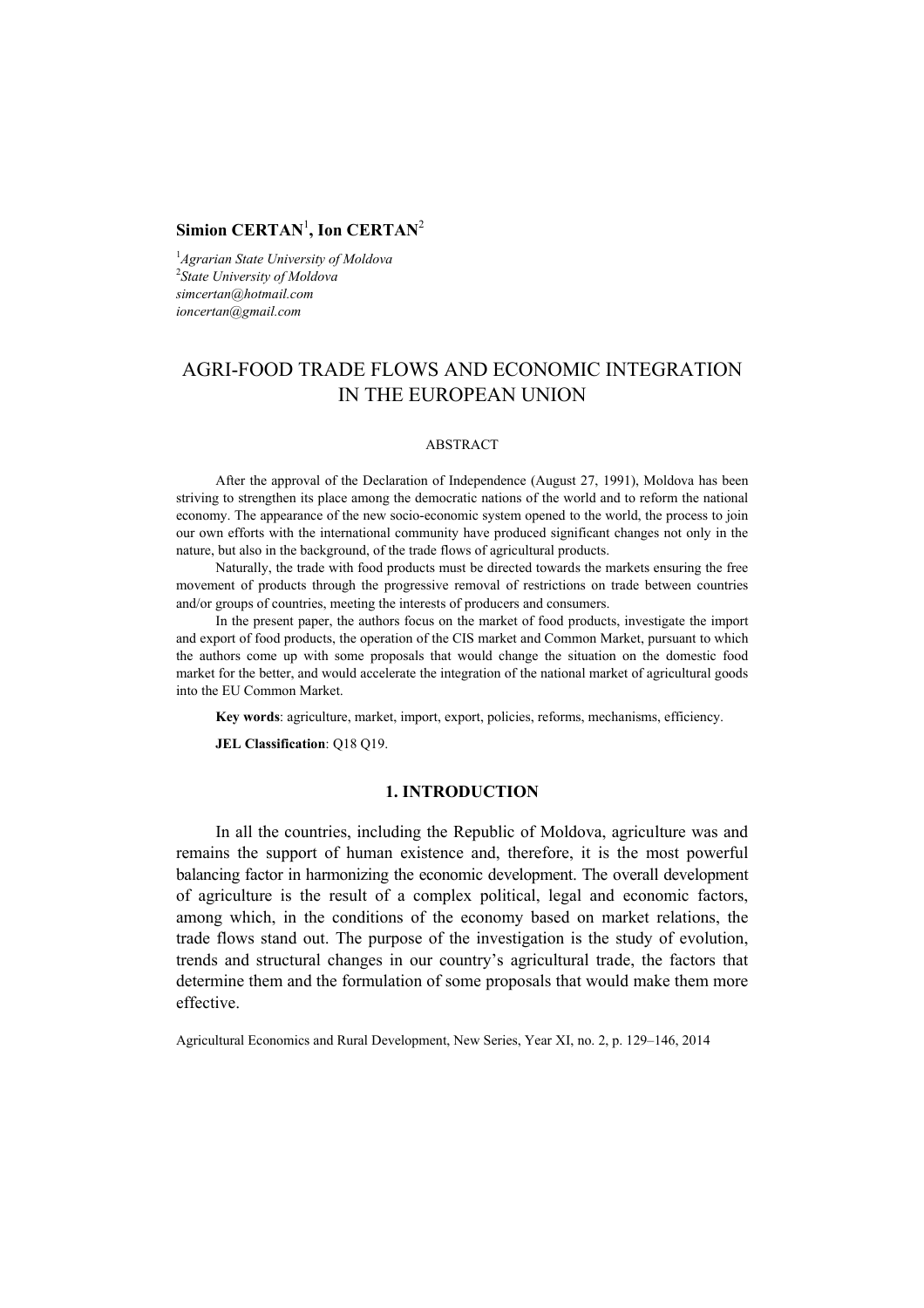#### **2. STATE OF KNOWLEDGE**

The aspects regarding the study of food products market can be found in national and international research. Yet, even if this subject has been studied and debated at various official meetings in our country, addressed at scientific sessions, presented in various national and international publications, it remains of great actuality and importance for our country, which is currently following a misty and difficult way to the economic reforming of national economy.

#### **3. MATERIAL AND METHOD**

Among the materials used in the research we can mention national and international legal acts, policies and mechanisms on food import and export of goods produced and applied by countries with prosperous economy, publications specific to the theme that have helped us to understand and explain the phenomena taking place in the trade with agricultural goods. The study of statistical information on the agricultural commodity market has provided us with relevant meanings and explanations on the evolution of imports and exports, on the basis of which proposals are made for the agricultural goods to be more competitive and trade flows more efficient. In the research study, specific economic investigation methods and techniques were applied.

## **4. RESULTS AND DISCUSSIONS**

#### **4.1 Agriculture in national economy**

The national economy is characterized by the increase of gross domestic product (GDP) in current prices, from about 19 billion lei in 2001 to 82.17 billion lei in 2011, i.e. 4.3 times. Yet GDP in comparable prices for the reference years increased only 1.6 times. GDP per capita in current prices increased from 5.25 thousand lei in 2001 to 23.08 thousand lei in 2011, i.e. 4.4 times.

Major changes occurred in the contribution of different branches of national economy to GDP (Table 1). While in the year 2001, the so-called other activities prevailed, which include the provision of services (46.9%), followed by industry (18.7%), trade and net taxes on products (by 12.0% each), in the year 2011 services remained prevalent (31.7%), followed by net taxes on products (17.0%), industry (13.3%) and trade (13.3%). Although agriculture contribution to the gross domestic product of our country was down from 22.4% in 2001 to 12.3% in 2011, this sector remains extremely important for our economy.

The total agricultural production in current prices (Table 2) increased from 8.65 billion lei in 2001 to 22.12 billion lei in 2011, or 2.56 times. This growth is definitely due to prices. While the total of agricultural production in current prices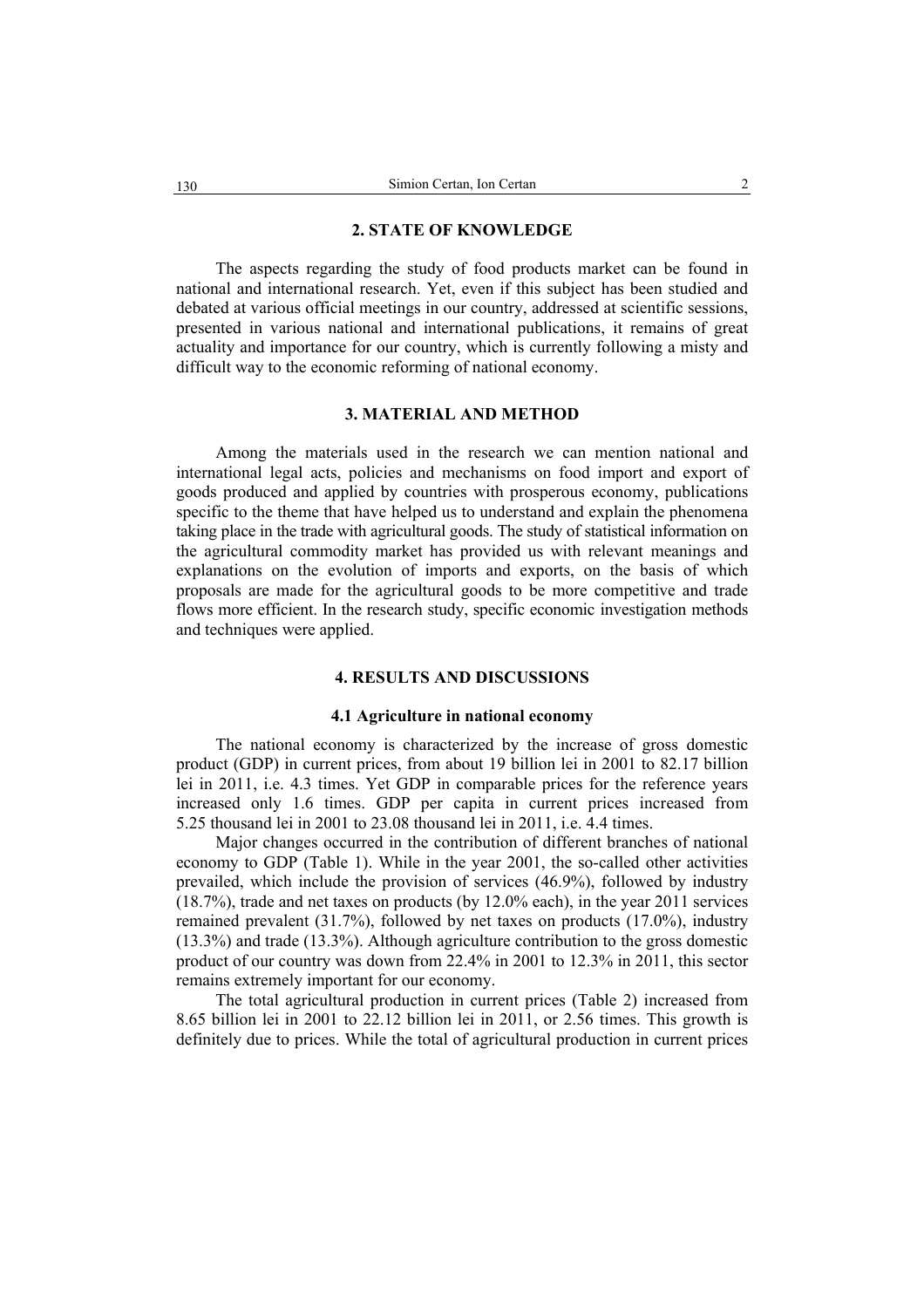increased from 10.35 billion lei in 2003 to 19.87 billion lei in 2010, i.e. 1.9 times, in comparable 2005 prices it increased to 10.18 billion lei lei in 2003 and to 12.15 billion lei in 2010, i.e. 1.2 times.

Crop production prevails in total agricultural production, with 66.2% in 2001 and 70.0% in 2011. In principle, this situation is due to the level of sold production profitability, which in crop production exceeded the profitability of animal production except for the years 2005, 2006 and 2009. Moreover, animal/livestock production had losses in 2003 (-8.6%) and in 2007 (-3.0%).

| Economic<br>branch                         | 2001   | 2002   | 2003   | 2004   | 2005   | 2006   | 2007   | 2008   | 2009   | 2010   | 2011  |
|--------------------------------------------|--------|--------|--------|--------|--------|--------|--------|--------|--------|--------|-------|
| Agriculture                                | 22,4   | 21.0   | 18.3   | 18,2   | 18,4   | 15.1   | 10.0   | 8.9    | 8.4    | 12.0   | 12.3  |
| Industry                                   | 18,7   | 17,3   | 17,6   | 16,4   | 15.9   | 14.3   | 14.2   | 13.9   | 13.0   | 13.3   | 13.7  |
| Constructions                              | 3.1    | 3.0    | 2.9    | 3.4    | 3.4    | 4.0    | 4.8    | 4.9    | 3.4    | 3.4    | 3.4   |
| Trade                                      | 12.0   | 11.1   | 10.8   | 10.6   | 10.4   | 11.5   | 12.6   | 13.0   | 13.0   | 12.8   | 13.3  |
| Transports and<br>comunications            | 10.4   | 10.0   | 10.8   | 11.8   | 12.2   | 11.8   | 12.3   | 12.2   | 12.3   | 11.3   | 10.7  |
| Other activities                           | 23.7   | 26.9   | 27.1   | 27.7   | 27.8   | 29.4   | 31.5   | 31.7   | 35.6   | 32.7   | 31.7  |
| Services of<br>financial<br>intermediaries | $-2.3$ | $-2.0$ | $-2,3$ | $-2.3$ | $-2.0$ | $-2.5$ | $-2.3$ | $-2.1$ | $-1.7$ | $-2.1$ | $-2.$ |
| Net taxes on<br>products                   | 12.0   | 12.7   | 14,8   | 14,5   | 14,3   | 16.6   | 16.9   | 17.7   | 16.0   | 16.6   | 17.0  |
| Nominal GDP                                | 100    | 100    | 100    | 100    | 100    | 100    | 100    | 100    | 100    | 100    | 100   |

*Table 1*  Evolution of GDP by industries, %

*Source*: Authors' calculations based on the data from the Statistical Yearbooks of Moldova.

|                                                    | 2001                 | 2002                | 2003             | 2004                     | 2005                             | 2006  | 2007                    | 2008                    | 2009                  | 2010  | 2011  |
|----------------------------------------------------|----------------------|---------------------|------------------|--------------------------|----------------------------------|-------|-------------------------|-------------------------|-----------------------|-------|-------|
| Total                                              | 8.65                 | 9.47                | 10.35            | 11.82                    | 12.69                            | 13.73 | 12.83                   | 16.50                   | 13.30                 | 19.87 | 22.12 |
| of which<br>- vegetable                            | 5.73                 | 6.30                | 7.09             | 7.90                     | 8.45                             | 9.08  | 7.94                    | 10.80                   | 7.86                  | 13.62 | 15.50 |
| - animal                                           | 2.65                 | 2.87                | 2.94             | 3.52                     | 3.85                             | 4.28  | 4.51                    | 5.52                    | 4.99                  | 5.79  | 6.12  |
| $-$ services                                       | 0.26                 | 0.31                | 0.33             | 0.39                     | 0.39                             | 0.38  | 0.38                    | 0.38                    | 0.45                  | 0.47  | 0.49  |
| production<br>profitability<br>level<br>vegetable% | 19.2                 | 22.9                | 29.8             | 24.8                     | 17.1                             | 17.1  | 23.1                    | 27.9                    | 5.2                   | 43.2  |       |
| $-$ animal $\%$<br>$\sim$<br>.                     | 9.4<br>$\sim$ $\sim$ | 1.1<br>$\mathbf{r}$ | $-8.6$<br>$\sim$ | 7.4<br>$\sim$ 100 $\sim$ | 25.0<br>$\sim$<br>$\sim$ 100 $-$ | 20.1  | $-3.0$<br>$\sim$ $\sim$ | 18.4<br>$\cdot$ $\cdot$ | 21.4<br>$0.75$ $-1.1$ | 20.7  |       |

*Table 2*  Agricultural production, billion lei

*Source*: Authors' calculations based on the data from the Statistical Yearbooks of Moldova.

The share of the private sector in national agriculture is growing. Although the global agricultural production obtained in the private sector in comparable 2005 prices ranged from 9.43 billion lei in 2007 to 12.32 in 2008 (Table 3), it definitely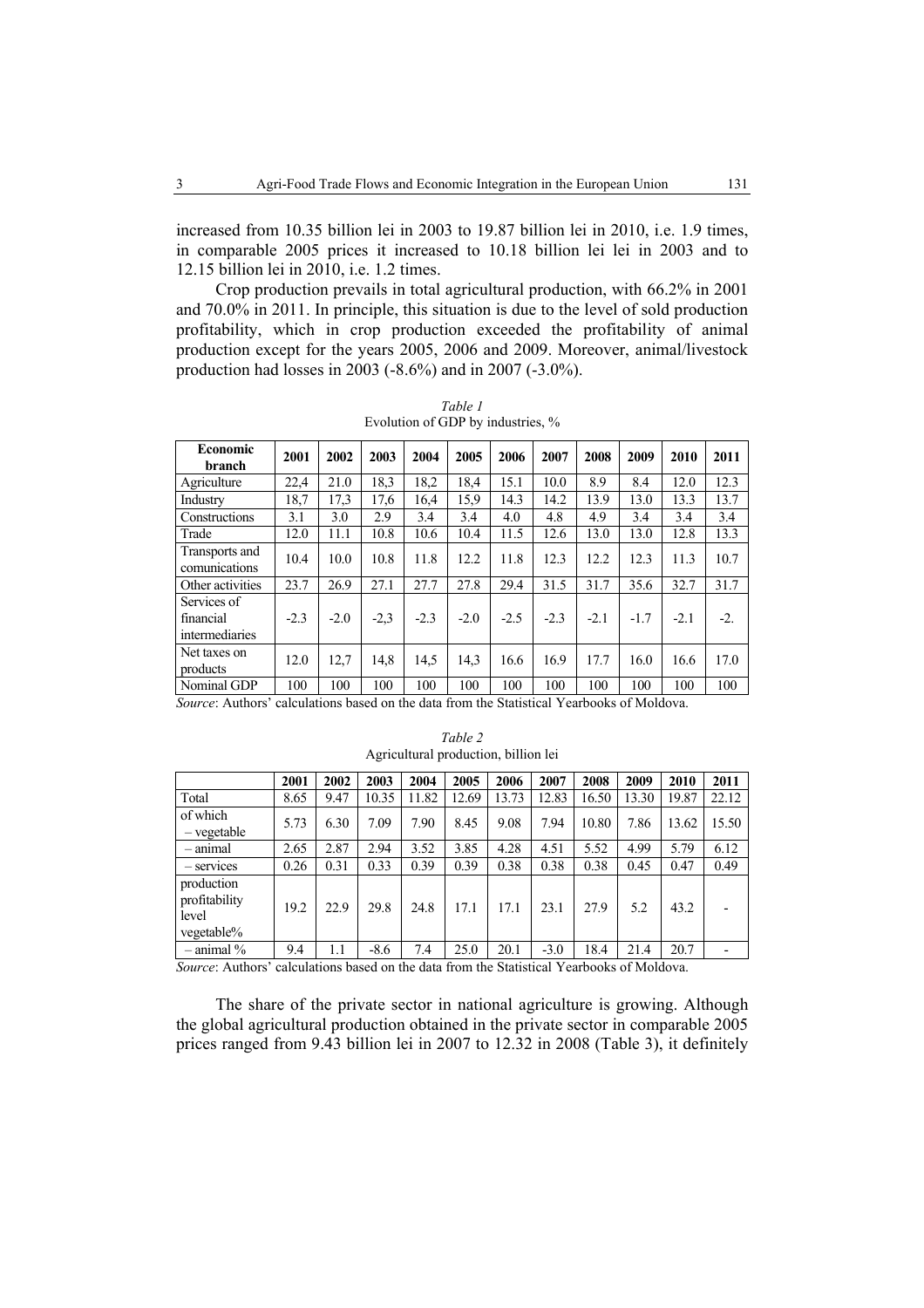prevailed compared to that obtained in the public sector. In the year 2008, the global agricultural production obtained in the private sector exceeded that of the public sector about 9 times, and 18.1 times in 2009.

|                             | 2003  | 2004  | 2005  | 2006  | 2007  | 2008  | 2009  | 2010  |
|-----------------------------|-------|-------|-------|-------|-------|-------|-------|-------|
| Total                       | 10.18 | 12.30 | 12.40 | 12.27 | 9.43  | 12.46 | 11.26 | 12.15 |
| $Including: - public$       | 0.069 | 0.139 | 0.117 | 0.106 | 0.075 | 0.137 | 0.062 | 0.078 |
| $-$ private                 | 10.11 | 12.16 | 12.28 | 12.16 | 9.36  | 12.32 | 11.20 | 12.07 |
| out of which:<br>collective | 2.40  | 3.72  | 3.51  | 3.36  | 2.59  | 4.31  | 3.37  | 3.81  |
| household farms             | 7.71  | 8.44  | 8.78  | 8.80  | 6.77  | 8.01  | 7.82  | 8.25  |

*Table 3*  Global agricultural production by ownership forms, in comparable 2005 prices, billion lei

*Source*: Authors' calculations based on the data from the Statistical Yearbooks of Moldova.

In the period 2003–2010, two-thirds of the global agricultural production of the private sector was obtained on the households farms. While in the year 2003 the production on household farms accounted for 76.24%, in the year 2010 it was down to 68.4% of the private sector production. The agricultural production structure by branches (Table 4) did not undergo major changes.

| <b>Indicators</b>           | 2001                           | 2002           | 2003           | 2004           | 2005 | 2006      | 2007 | 2008               | 2009 | 2010 |
|-----------------------------|--------------------------------|----------------|----------------|----------------|------|-----------|------|--------------------|------|------|
| Total, out<br>of which:     | 100                            | 100            | 100            | 100            | 100  | 100       | 100  | 100                | 100  | 100  |
| Crop production             | 70                             | 70             | 67             | 71             | 68.9 | 67.3      | 58.1 | 74.3               | 68.1 | 66.2 |
| Including<br>- cereal crops | 32                             | 32             | 20             | 33             | 22.9 | 18.4      | 9.5  | 24.6               | 18.4 | 18.8 |
| - sugar beet                | 3                              | 3              | $\overline{2}$ | $\overline{2}$ | 2.6  | 3.        | 2.1  | 2.5                | 1.0  | 2.3  |
| $-$ tobacco                 | $\overline{c}$                 |                |                | 1              | 0.5  | 0.4       | 0.4  | 0.3                | 0.4  | 0.6  |
| – sunflower                 | 4                              | 5              | 7              | 6              | 6.3  | 7.2       | 3.8  | 6.9                | 5.9  | 7.3  |
| - vegetables and melons     | 6                              | 6              | 6              | 4              | 7.3  | 9.3       | 6.2  | 6.0                | 79   | 7.4  |
| - fruits and berries        | 4                              | $\overline{4}$ | 9              | 5              | 4.4  | 3.9       | 4.0  | 4.2                | 4.6  | 3.9  |
| - grapes                    | 8                              | 10             | 12             | 10             | 12.8 | 11.6      | 19.4 | 15.                | 18.7 | 12.1 |
| Animal production           | 30                             | 30             | 33             | 29             | 31.1 | 32.7      | 41.9 | 25.7               | 31.9 | 33.8 |
| Including<br>$-milk$        | 12<br>$\overline{\phantom{a}}$ | 12             | 14             | 12             | 10.9 | 10.6<br>. | 13.3 | 9.1<br>$- - - - -$ | 10.7 | 10.2 |

*Table 4*  Structure of agricultural production in all categories of households, %

*Source*: Authors' calculations based on data from the Statistical Yearbooks of Moldova.

Over the years, the share of crop production was down from 70% in 2001 to 66.2% in 2010. The share of cereal crops ranges from 9.5% in 2007 to 33 percent in 2004, and the share of grapes from 8% in 2001 to 19.4 percent in 2007. The current situation in national agriculture is considerably influenced by the market.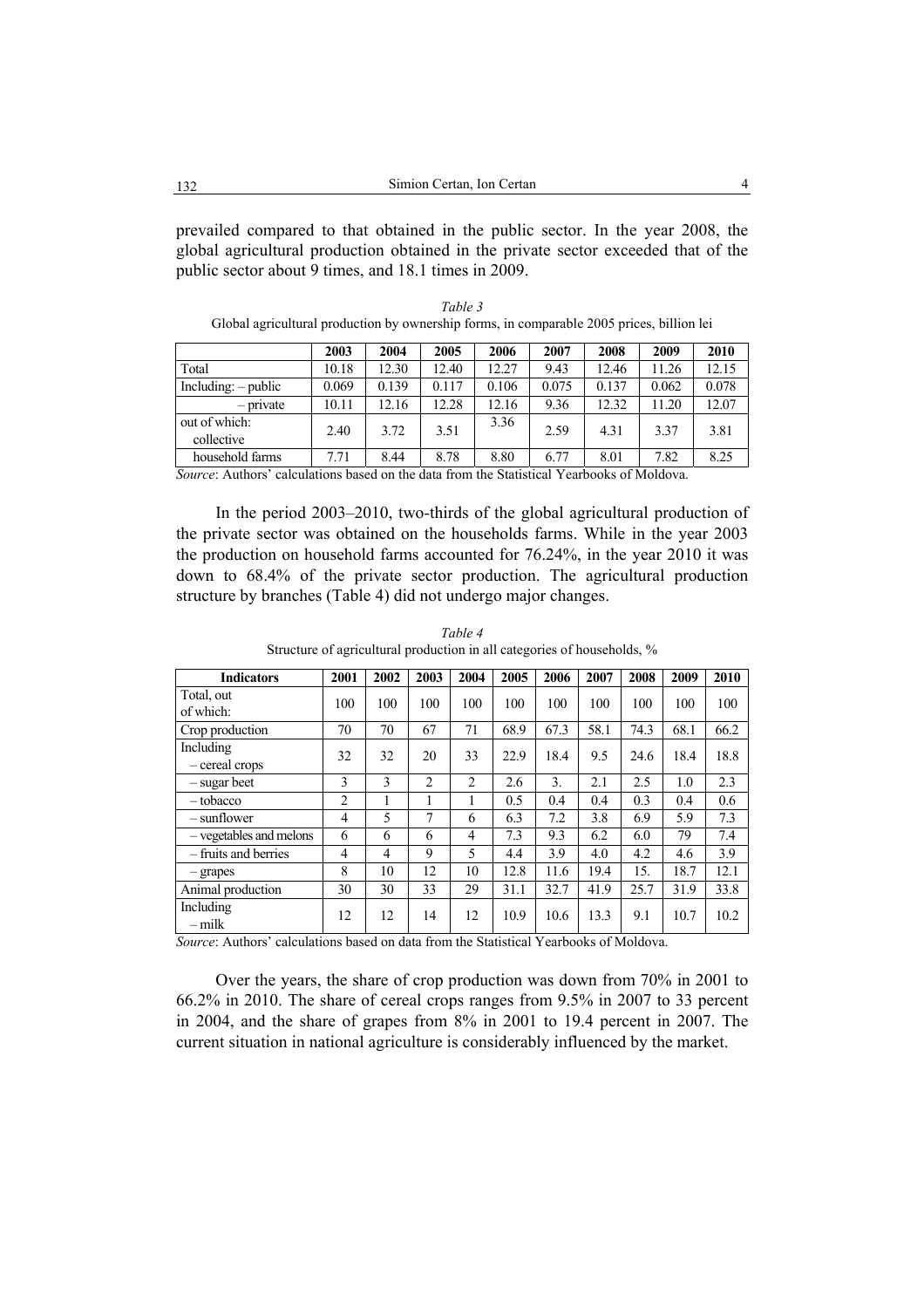#### **4.2. The national market of agri-food products**

Usually, in all the countries, food production is primarily addressed to the domestic market. While the value of retail sales (Table 5) through the national commercial units increased from 2.76 billion lei in 1995 to 33.81 billion lei in 2011 or 12.25 times, the value of food products retailed throughout these years increased only 8 times.

The share of food products in total retail sold products decreased from 42.6% in 1995 to 28.9% in 2011, or by 17.3 percentage points. Moreover, the demand structure has changed as well.

While in the year 1995, in the structure of retail food products sold through commercial units the prevailing foodstuffs were bread, pastry and confectionery (10.6%) followed by meat and meat products (8.5%) and alcoholic beverages (7.4%), in the year 2011 the alcoholic beverages (6.8%) structurally prevailed, followed by bread, pastry and confectionery (5%) and meat and meat products (4.0%), which is extremely dangerous for the health of any human being.

In 1990, 88% of the harvested fruits were sold and the public procurement accounted for 65%. In 1999, 31.6% of harvested fruits were sold, including 29% that were purchased by the state. The same trend was characteristic for the vegetable market development.

Over the last decade, the value of retail sales of potatoes, fresh fruit and vegetables increased from 97.1 million lei in 2005 (Table 6) to 351.6 million lei in 2010 or 3.7 times, while in the case of fruit and vegetable juices it rose modestly from 62.4 to 160.3 million lei, i.e. 2.6 times.

|                      | 1995 | 2000 | 2005  | 2006  | 2007  | 2008  | 2009  | 2010  | 2011  |
|----------------------|------|------|-------|-------|-------|-------|-------|-------|-------|
| Total, billion lei   | 2.76 | 6.01 | 11.03 | 13.62 | 16.97 | 21.39 | 19.96 | 25.10 | 33.81 |
| Including:           | 1.27 | 2.74 | 3.61  | 4.29  | 5.49  | 7.09  | 7.06  | 8.05  | 10.17 |
| Food products        |      |      |       |       |       |       |       |       |       |
| % of total           | 46.2 | 45.6 | 32.7  | 31.5  | 32.5  | 33.2  | 35.4  | 32.1  | 28.9  |
| Out of which:        |      |      |       |       |       |       |       |       |       |
| Fresh vegetables and |      |      | 0.9   | 0.7   | 0.9   | 1.0   | 1.3   | 1.4   | 1.5   |
| fruits               |      |      |       |       |       |       |       |       |       |
| Meat and meat        | 8.5  | 7.0  | 5.2   | 4.7   | 4.4   | 5.2   | 6.1   | 4.9   | 4.0   |
| preparations         |      |      |       |       |       |       |       |       |       |
| Bread, pastry and    | 10.6 | 6.0  | 6.3   | 5.9   | 6.2   | 6.3   | 6.4   | 5.9   | 5.0   |
| confectionery        |      |      |       |       |       |       |       |       |       |
| <b>Beverages</b>     | 7.4  | 7.4  | 9.2   | 9.3   | 9.1   | 8.7   | 9.3   | 8.0   | 6.8   |
| Other food products  | 5.3  | 6.0  | 9.6   | 9.5   | 10.5  | 10.4  | 10.7  | 10.3  | 9.8   |
|                      |      |      |       |       |       |       |       |       |       |

*Table 5*  Retail sales value in the national commercial units

*Source*: Authors' calculations based on fata from the Statistical Yearbooks of Moldova.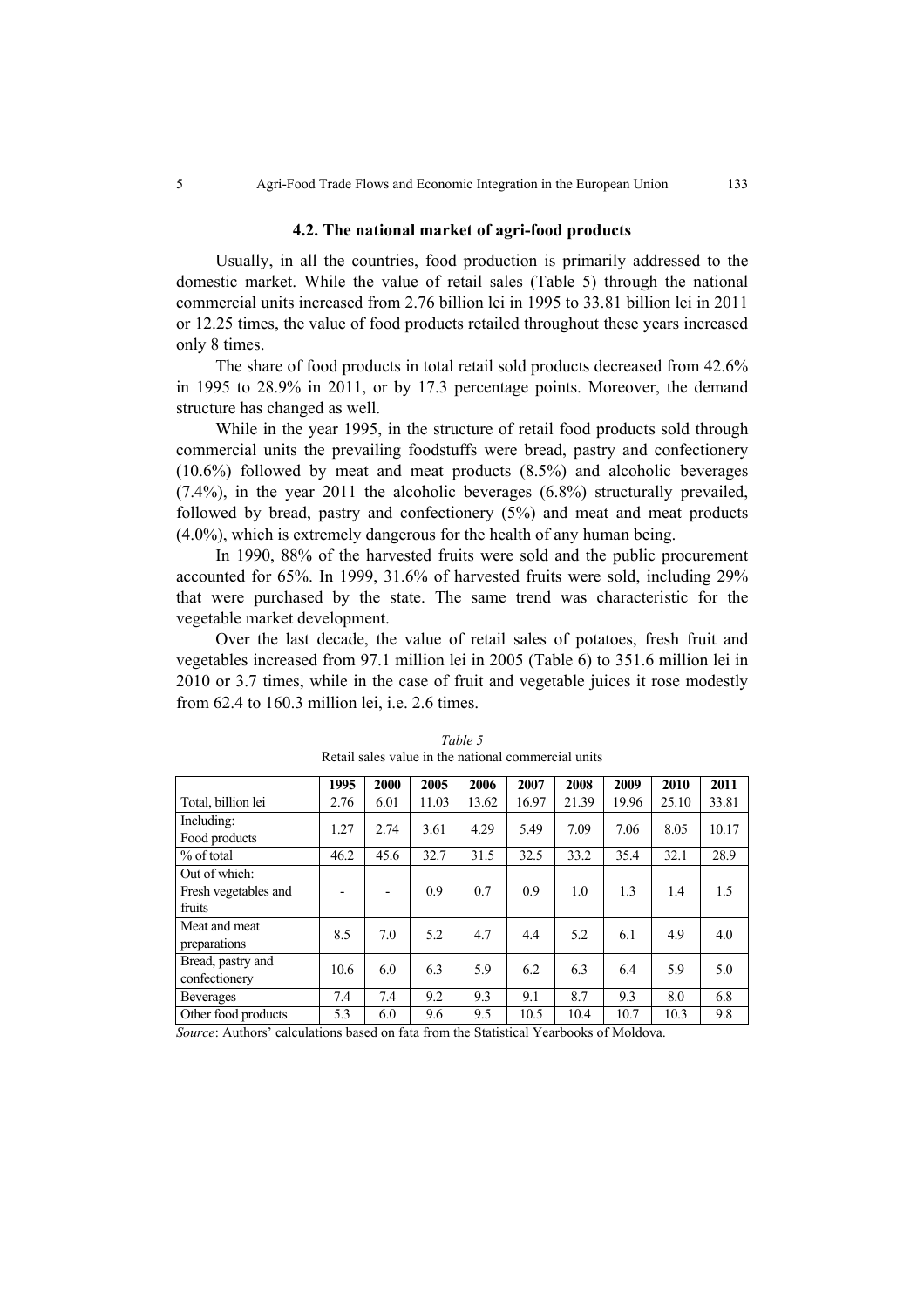|                                                  | 2000                                   | 2005  | 2006  | 2007  | 2008  | 2009  | 2010  |
|--------------------------------------------------|----------------------------------------|-------|-------|-------|-------|-------|-------|
|                                                  | The value of retail sales, million lei |       |       |       |       |       |       |
| Potatoes, fresh fruit and vegetables             | 56.8                                   | 97.1  | 100.0 | 147.8 | 206.9 | 246.9 | 361.6 |
| Fruit and vegetable juices                       |                                        | 62.4  | 80.5  | 119.8 | 158.2 | 163.8 | 160.3 |
| Sales by agricultural enterprises, thousand tons |                                        |       |       |       |       |       |       |
| Fruits and berries                               | 113.1                                  | 182.7 | 131.5 | 146.1 | 182.3 | 135.1 | 131.9 |
| Including: processing units                      | 26.1                                   | 68.9  | 49.8  | 65.0  | 82.0  | 42.5  | 31.1  |
| - by other trading means                         | 87.0                                   | 113.8 | 81.7  | 81.1  | 100.3 | 92.6  | 100.8 |
| Vegetables                                       | 63.0                                   | 44.4  | 51.8  | 30.8  | 45.6  | 36.0  | 36.9  |
| Including: processing units                      | 14.6                                   | 12.3  | 20.9  | 14.6  | 22.1  | 13.7  | 14.6  |
| $-$ by other trading means                       | 48.4                                   | 32.1  | 30.9  | 16.2  | 23.5  | 22.3  | 22.3  |

| Table 6                                             |
|-----------------------------------------------------|
| Trading fruit and vegetables on the domestic market |

*Source*: Authors' calculations based on data from the Statistical Yearbooks of Moldova.

In the year 2000, the agricultural enterprises traded 113.1 thousand tons of fruits and berries, representing 89.6% of the products harvested in these companies, increasing sales by 131.9 thousand tons in 2010, or by 16.6 percent. In this ten-year period, the sale of fruit and vegetables by other channels than those of processing units prevailed. Thus, the fruits and berries sold to the processing units accounted for 23.1% in the year 2000 and 23.6 % in 2010, while vegetables accounted for 23.2% and 39.5% respectively.

The domestic demand of food products in our country is limited to approximately 3.6 million consumers and by the population's average monthly disposable incomes (Table 7) which increased from 185.8 lei in 2000 to 586.6 lei in 2005, or 3.6 times and to 1444.7 lei in 2011 or 2.54 times respectively compared to 2005. The monthly average pension basically had the same trend.

|                                                               | 2000  | 2005  | 2006  | 2007   | 2008   | 2009   | 2010   | 2011   |
|---------------------------------------------------------------|-------|-------|-------|--------|--------|--------|--------|--------|
| Disposable incomes, lei                                       | 185.8 | 568.6 | 839.6 | 1018.7 | 1188.6 | 1166.1 | 1273.7 | 1444.7 |
| Average monthly<br>pension, lei                               | 85.1  | 383.2 | 442.3 | 548.3  | 646.4  | 775.5  | 810.9  | 874.1  |
| Minimum subsistence<br>level (monthlyaverage/<br>person), lei |       | 766.1 | 935.1 | 1099.4 | 1368.1 | 1187.8 | 1373.4 | 1503.0 |
| disposable income/<br>Minimum subsistence in<br>$\%$          |       | 74.2  | 89.8  | 92.7   | 86.9   | 98.2   | 92.7   | 96.1   |
| - average monthly<br>pension                                  |       | 50.0  | 47.3  | 49.9   | 47.2   | 65.3   | 59.0   | 58.2   |

*Table7*  Main indicators which characterize the population's purchasing capacity

*Source*: Authors' calculations based on data from the Statistical Yearbooks of Moldova.

Given that the average monthly value of the minimum subsistence level per person grew from 766.1 lei in 2005 to 1503.0 lei in 2011 or about twice, the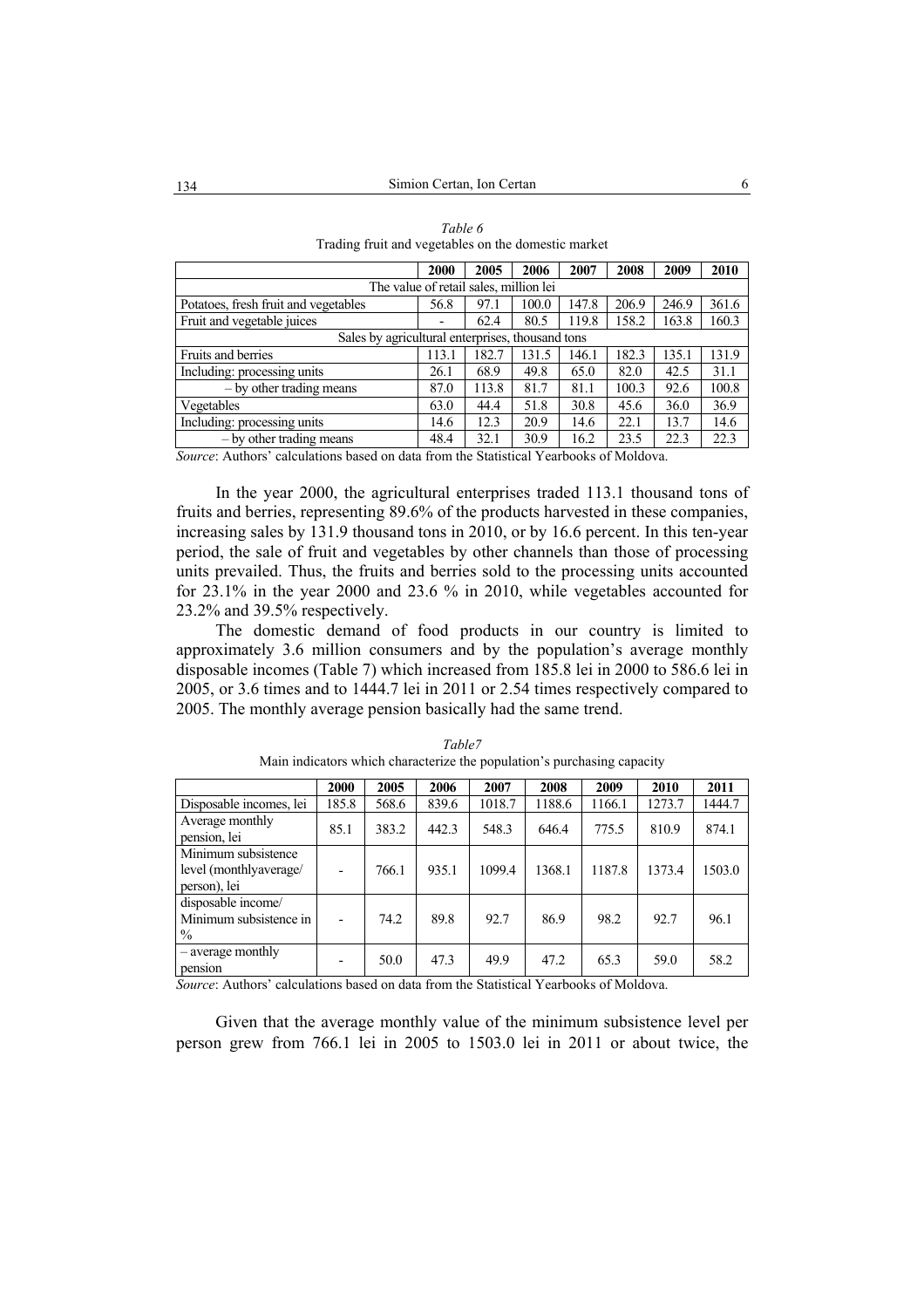monthly average disposable income of the population doesn't cover the minimum subsistence average level, even if their ratio rose from 51.4% in 2001 to 74.2% in 2005 and to 96.1% in 2011. In the year 2011, only 26.2% of the total population, including 13.4% in rural areas, had incomes that exceeded the disposable average level.

Therefore, the production obtained in national economy exceeds the domestic market demand and our country is doomed to commercial relations with other countries and/or groups of countries.

#### **4.3. Export and import of agri-food products**

The total exports increased from 471.5 million USD in 2000 to 2216.8 million USD in 2011 (Table 8) or 4.7 times, while the food exports rose only 3.15 times in the investigated period. The share of agri-food products in total exports decreased from 61.72% in 2000 to 41.37% in 2011, or by 20.35%.

|                                                          | 2000  | 2005   | 2006   | 2007   | 2008   | 2009   | 2010   | 2011   |
|----------------------------------------------------------|-------|--------|--------|--------|--------|--------|--------|--------|
| Total export                                             | 471.5 | 1091.2 | 1051.6 | 1341.8 | 1591.2 | 1287.5 | 1541.5 | 2216.8 |
| Including agri-food<br>products                          | 291.0 | 582.9  | 464.0  | 533.8  | 595.0  | 609.2  | 732.2  | 917.1  |
| Out of which: animals<br>and animal products             | 22.8  | 17.2   | 16.2   | 13.6   | 10.1   | 9.1    | 27.0   | 38.0   |
| Vegetable products                                       | 65.9  | 131.9  | 136.5  | 162.9  | 210.1  | 268.4  | 340.7  | 471.0  |
| Fats and oils                                            | 3.9   | 37.8   | 34.9   | 55.3   | 62.9   | 50.7   | 47.6   | 77.5   |
| Food products,<br>alcoholic beverages and<br>soft drinks | 198.4 | 396.0  | 276.4  | 276.0  | 311.9  | 281.0  | 316.9  | 330.6  |

*Table 8*  Exports by sections, million USD

*Source*: Authors' calculations based on data from the Statistical Yearbooks of Moldova.

Structurally, changes were produced in the export of agricultural products in the investigated period. While in the year 2000 the food products, alcoholic and soft drinks obviously prevailed, with 68.2%, followed by vegetable products (22.6%), animal and animal products (7.8%), in the year 2011, the largest share (51.4%) belonged to vegetable products, followed by food products, alcoholic and soft drinks (36.0%), fats and oils (8.5%).

Total imports increased from 776.4 mil USD in 2000 to 5191.3 mil USD (Table 9) or 6.7 times. The imports of agri-food products increased by slightly lower rates (6.3 times) in the investigated years, which caused the diminution of agri-food products in total imports from 14.1% in 2000 to 13.2% in 2011.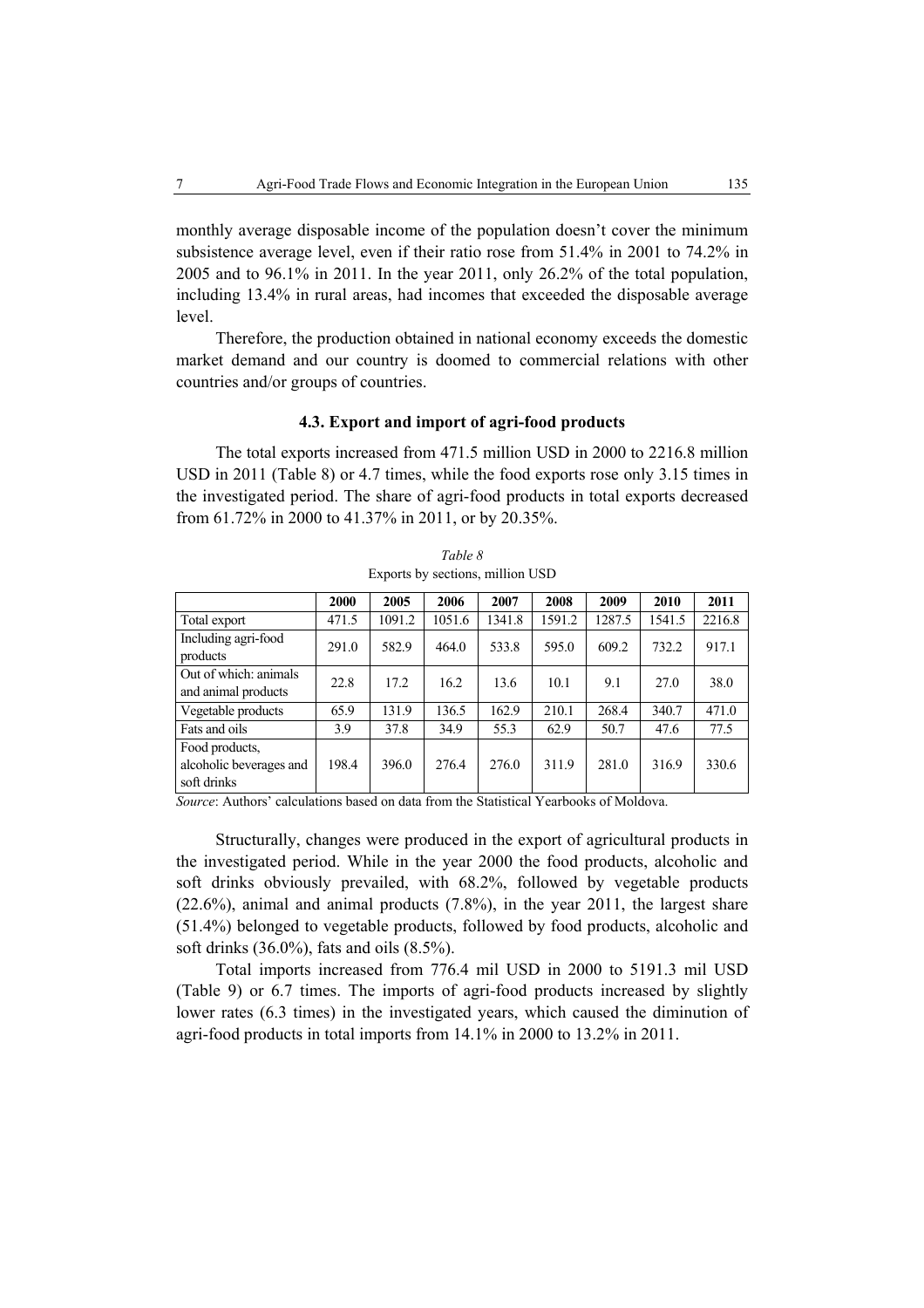|                                              | 2000  | 2005   | 2006   | 2007   | 2008   | 2009   | 2010   | 2011   |
|----------------------------------------------|-------|--------|--------|--------|--------|--------|--------|--------|
| Total imports                                | 776.4 | 2292.3 | 2696.2 | 3689.9 | 4898.8 | 3278.3 | 3855.3 | 5191.3 |
| Including<br>agri-food products              | 109.6 | 279.6  | 315.6  | 466.0  | 631.3  | 513.7  | 591.4  | 687.8  |
| out of which: animals<br>and animal products | 10.7  | 57.2   | 51.9   | 61.7   | 100.3  | 75.3   | 94.7   | 107.8  |
| Vegetable products                           | 25.3  | 65.0   | 72.8   | 150.4  | 166.7  | 132.6  | 168.8  | 199.1  |
| Fats and oils                                | 2.4   | 9.9    | 11.1   | 16.0   | 20.9   | 16.1   | 19.3   | 25.1   |
| Food products and<br>beverages               | 71.2  | 147.5  | 179.8  | 237.9  | 343.4  | 289.7  | 308.6  | 355.8  |

*Table 9*  Imports by sections, million USD

*Source*: Authors' calculations based on data from the Statistical Yearbooks of Moldova.

The structure of imports of these products did not suffer any major changes. Thus, the imports of food products, alcoholic and soft drinks prevailed both in 2000 (with 65.0%) and in 2011 (with 51.7%), followed by vegetable products (with 23.1% and 28.9%) and animals and animal products (9.8% and 15.7% respectively).

Both for the national economy and for the agri-food sector of any country, including our country, it is extremely important to ensure a balance between imports and exports. The coverage degree of total imports by total exports (Table 10) in the year 2000 was 60.7%, down to 47.6% in 2005 and 42.7% in 2011.

|                                              | <b>2000</b> | 2005  | 2006  | 2007  | 2008  | 2009  | 2010  | 2011  |
|----------------------------------------------|-------------|-------|-------|-------|-------|-------|-------|-------|
| Total                                        | 60.7        | 47.6  | 39.0  | 36.3  | 32.5  | 39.1  | 40.0  | 42.7  |
| Including agri-food<br>products              | 265.5       | 208.5 | 147.0 | 114.5 | 94.2  | 118.6 | 123.8 | 133.3 |
| out of which: Animals and<br>animal products | 213.1       | 30.1  | 31.2  | 22.0  | 10.1  | 6.8   | 28.5  | 35.2  |
| Vegetable products                           | 260.5       | 202.9 | 187.5 | 108.3 | 126.0 | 202.4 | 201.8 | 236.6 |
| Fats and oils                                | 162.5       | 381.8 | 314.4 | 345.6 | 300.9 | 314.9 | 246.6 | 308.8 |
| Food products and<br>beverages               | 278.6       | 268.5 | 153.7 | 116.0 | 90.8  | 97.0  | 102.7 | 92.9  |

*Table 10*  Coverage degree of imports by exports, %

*Source*: Authors' calculations based on data from the Statistical Yearbooks of Moldova.

Even though the exports of agri-food products, in the reference years, exceeded the imports of agri-food products, the coverage degree of imports by exports in the case of agri-food products was down from 265.5% in the year 2000 to 208.5% in 2005 and 133.3% in 2011.

It is significant that in our country, which is mainly an agro-economic country, with a considerable share of food products, alcoholic beverages and soft drinks, the coverage degree of imports by exports in this case was down from 278.6% in 2000 to 92.9% in 2011, and thus the Republic of Moldova began to import more foodstuffs, alcoholic beverages and soft drinks than it exports.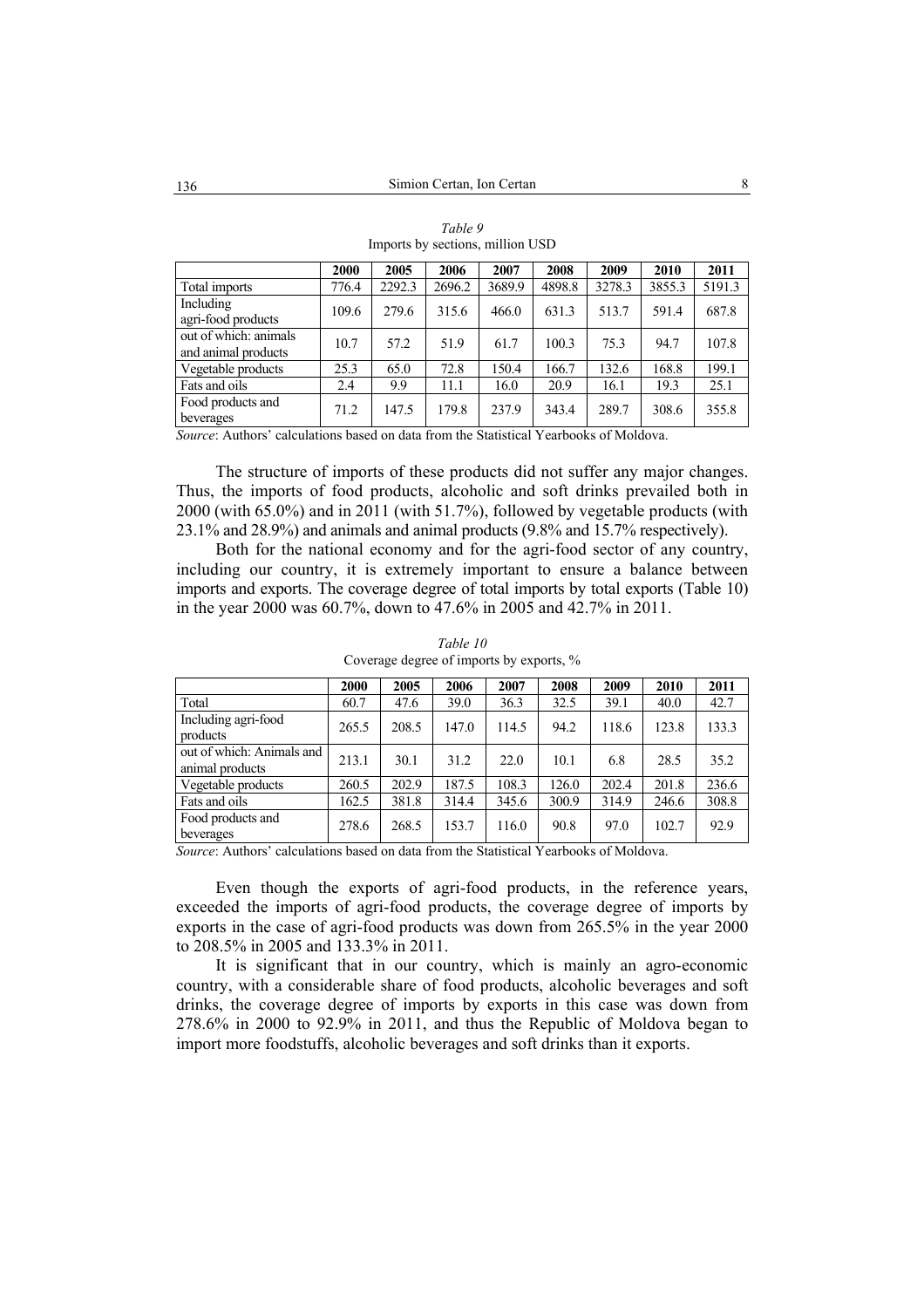The integration vector of the national economy, declared by the public authorities and accepted by the majority of our country's population, is the European Union.

#### **4.4. European Union: an important player on the global market**

The European Union has been and remains an important actor on the world market and is of major interest for us. Naturally, first of all we need to know the trade policies of the EU and to adjust our national trade policy to the community requirements. The Treaty of Rome provides for a "common commercial policy" that practically implied tariffs, agricultural duties and anti-dumping duties. The principle governing the EC trade policy after the Maastricht Treaty is that of an "open market economy with free competition" (Article 4).

Even in such conditions, the Common Market tends to exclude any discrimination between producers or consumers within the Union and elaborates mechanisms that are designed to render the extra-community relations more efficient. Thus, (EC) Regulation no. 178/2002 of the European Parliament and of the Council from January, 28 2002 provides for the establishment of the European Food Safety Authority to develop the requirements, principles and procedures regarding the commercialization of food products.

Currently, the EU trade policy focuses and tends to focus in the future as well more and more on the removal of barriers, including the non-tariff barriers to trade; yet the global competition is strong, and the European positions tended to regress to the benefit of more aggressive players. According to Article 207 of the consolidated version of the Treaty on the Functioning of the European Union, the common commercial policy shall be based on uniform principles, particularly with regard to changes in tariff rates, the conclusion of tariff and trade agreements in the trade with goods and services, and the commercial aspects of intellectual property, foreign direct investments, uniformization of liberalization measures, export policy and measures to protect trade such as those to be taken in case of dumping or subsidies.

The competition rules under Article 42 of the consolidated version of the Treaty on European Union shall apply to production and trade of agricultural products only to the extent determined by the law approved by the European Parliament and the Council under the procedure laid down in paragraphs 2 and 3 of Article 43.

Pursuant to Article 44 "in case, if in a Member State, a product is subject to a national market organization or to internal rules having equivalent effect which affects the competitive position of similar production in another member state, the member states apply a countervailing duty on imports of this product coming from the member state where such organization or rules exist, unless that state applies a countervailing charge on export." Another major task of the current EU trade policy is consumers' protection. According to Article 169 of the consolidated version of the Treaty of Lisbon, the Union shall contribute to protecting the health, safety and economic interests of consumers as well as to promoting their right to information, education and organization.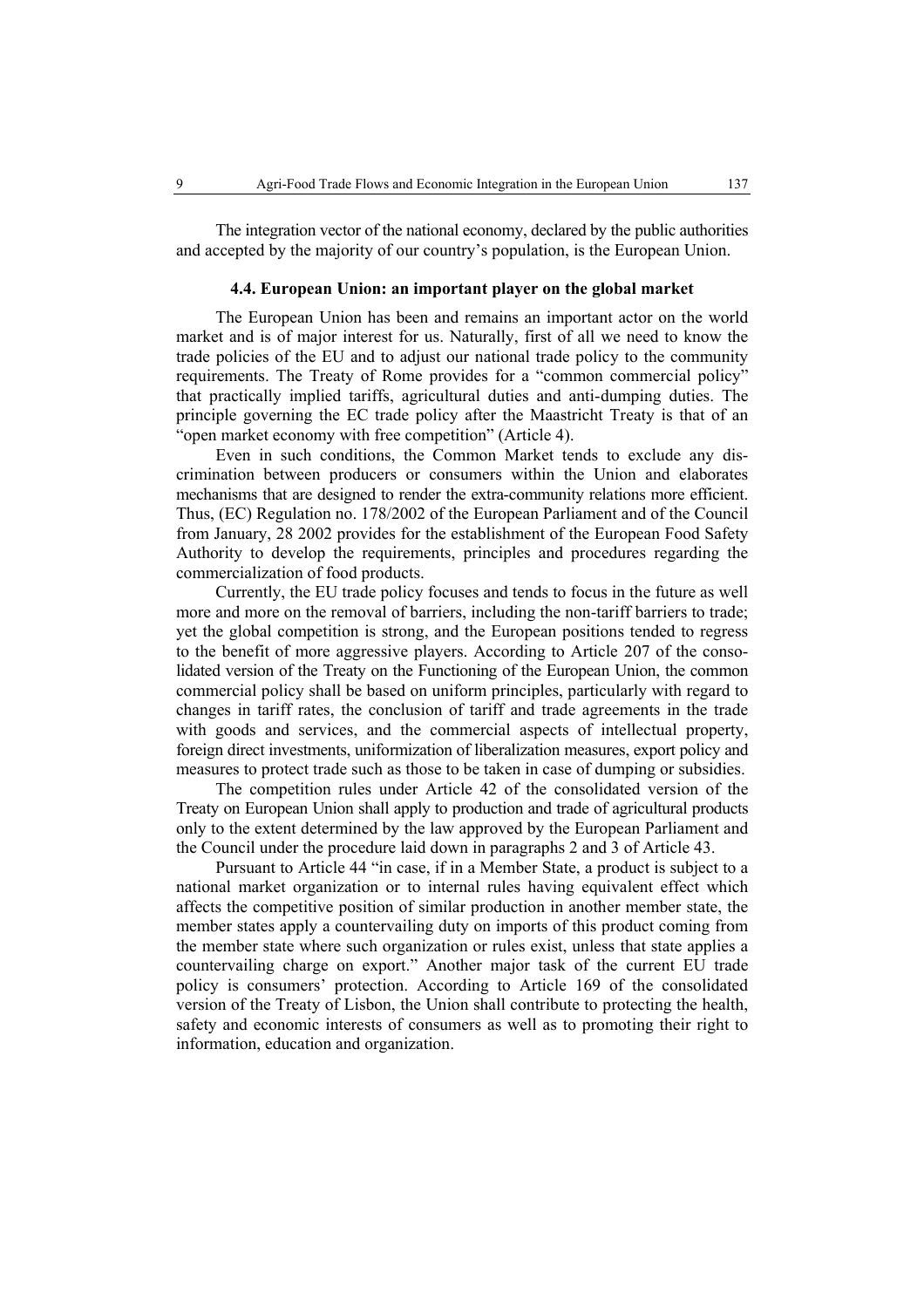Obviously, it is also necessary to know the extra-community trade in order to be knowledgeable of what place our country would hold in the common market. The extra-community export share in total EU corresponding flows increased from 32% in 2000 to almost 36% in 2011 and imports from 37% to 39%.

The extra-EU exports in the year 2011 prevailed (with 80%), the processed products following a downward path in latest years. In the extra-EU imports, the processed products accounted for about 56% of the extra-community imports. In the year 2011, EU had positive trade balances for 14 groups of products and negative balances for 7 groups of products from the combined nomenclature, which generated a deficit of about 160 billion euro.

The agricultural products imported from the European Union countries (Table 11) ranged from 78712 million euro in 2007 to 90224 million Euro in 2008, and their export increased from about 78031 million euro in 2007 to reach a value of more than 95 billion Euro in 2010.

|                       |                 |                  | <b>Imports</b> |                  |                  | <b>Exports</b>   |                 |                  |
|-----------------------|-----------------|------------------|----------------|------------------|------------------|------------------|-----------------|------------------|
|                       | 2007            | 2008             | 2009           | 2010             | 007              | 2008             | 2009            | 2010             |
| $EU-27$               | 78712           | 90224            | 79373          | 87632            | 78031            | 84997            | 78460           | 95361            |
| Austria               | 1269            | 1334             | 1255           | 1393             | 1859             | 1916             | 1690            | 1911             |
| Belgium               | 5704            | 6584             | 5974           | 6110             | 3787             | 4254             | 3496            | 4152             |
| Bulgaria              | 456             | 611              | 570            | 618              | 614              | 1121             | 873             | 1281             |
| <b>Czech Republic</b> | 347             | 399              | 339            | 398              | 404              | 447              | 409             | 448              |
| Cyprus                | 164             | 265              | 183            | 219              | 53               | 59               | $\overline{57}$ | 69               |
| Denmark               | 1519            | 1728             | 1364           | 1559             | 3901             | 4192             | 3856            | 4920             |
| Greece                | 7410            | 8449             | 6395           | 7010             | 4856             | 5274             | 4821            | 5979             |
| Estonia               | 78              | 85               | 78             | 70               | 230              | 207              | 149             | 225              |
| Finland               | 451             | 544              | 602            | $\overline{761}$ | 745              | $\overline{8}14$ | 710             | 1039             |
| France                | 804             | 678              | 706            | 761              | 4361             | 3973             | 3835            | 4549             |
| Germany               | 12417           | 13964            | 12399          | 14152            | 9200             | 11163            | 10668           | 12523            |
| Ireland               | 1379            | 1619             | 1302           | 1404             | 1282             | 1549             | 1555            | 1849             |
| Italy                 | 7871            | 8913             | 8001           | 8785             | 7496             | 8299             | 7674            | 8843             |
| Latvia                | 245             | 339              | 265            | 282              | 694              | 1094             | 817             | 1119             |
| Lithuania             | 151             | 186              | 137            | 132              | 244              | 420              | 380             | 483              |
| Luxembourg            | 58              | 51               | 63             | 89               | 13               | 13               | 12              | 17               |
| Malta                 | $\overline{57}$ | 63               | 44             | 44               | 37               | 46               | 51              | 61               |
| <b>Great Britain</b>  | 11462           | 11739            | 10839          | 11691            | 5771             | 5746             | 5441            | 6709             |
| Netherlands           | 14111           | 17559            | 15761          | 17413            | 10920            | 12048            | 11530           | 13419            |
| Poland                | 1568            | 1761             | 1490           | 1720             | 2139             | 2458             | 2448            | 3049             |
| Portugal              | 1442            | 1742             | 1219           | 1404             | 863              | 1016             | 963             | 1109             |
| Romania               | 926             | 1121             | 980            | 1125             | 440              | 899              | 695             | 1115             |
| Slovakia              | $\overline{92}$ | 94               | 96             | 129              | $\overline{135}$ | 179              | 160             | $\overline{2}24$ |
| Slovenia              | 507             | 535              | 579            | 709              | 264              | 346              | 301             | 351              |
| Spain                 | 6547            | 8024             | 7167           | 7736             | 14928            | 14085            | 13144           | 16553            |
| Sweden                | 1291            | 1443             | 1337           | 1513             | 1323             | 1481             | 1265            | 1505             |
| Hungary               | 384             | $\overline{395}$ | 267            | 403              | 1471             | 1898             | 1510            | 1859             |

*Table 11*  Extra-EU trade, mln euro

*Source*: Authors' calculations based on Eurostat data (online data code: aact\_eaa01).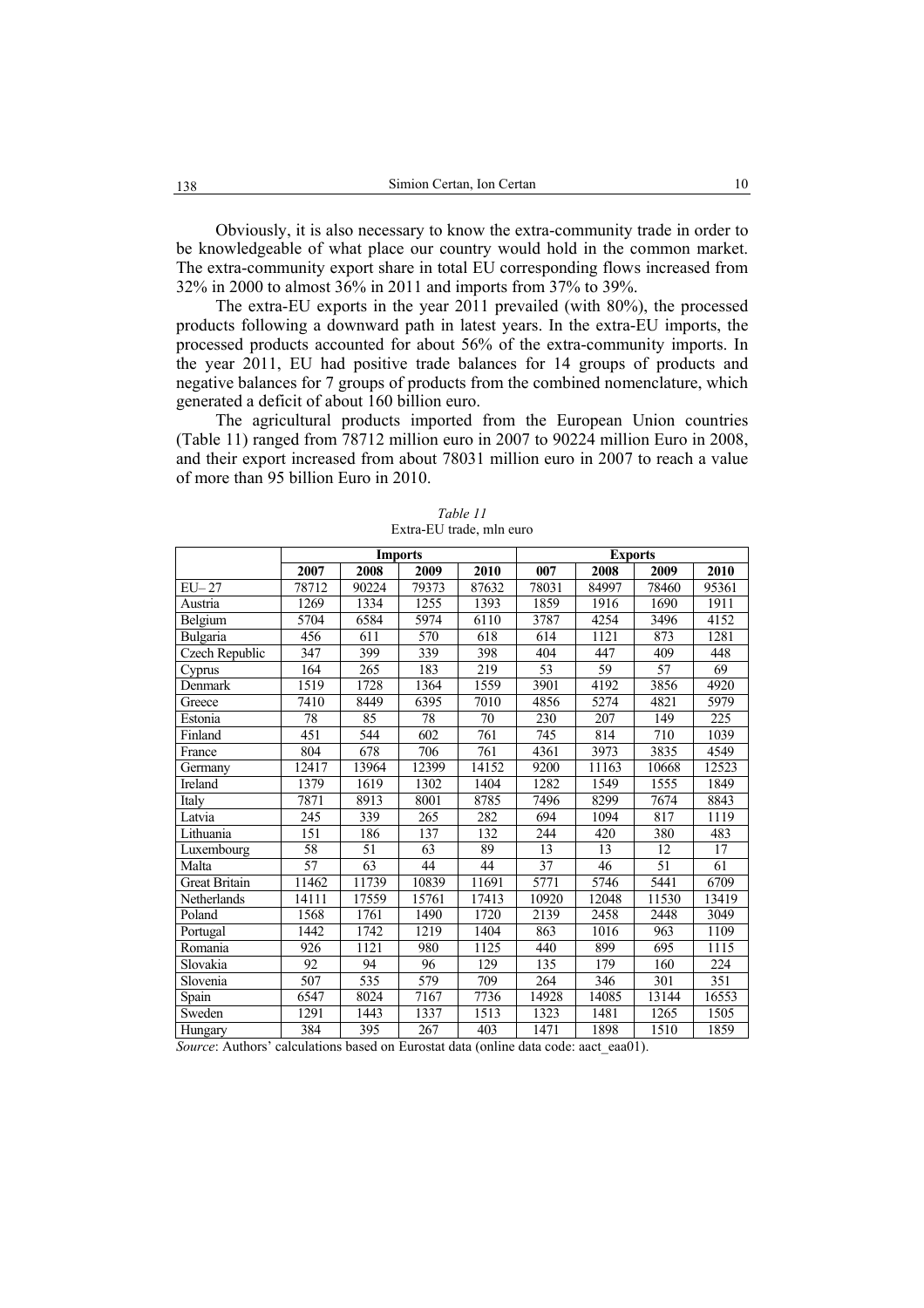While in 2007 the export of food products in the European Union was less than import by 681 million EUR (0.9% of exports), in the year 2010 it exceeded imports by slightly more than 7.7 billion EUR or by 8.1% of exports.

Imports exceed exports in Belgium, Cyprus, Greece, Germany, Netherlands, United Kingdom, Portugal, Romania and others. Exports are higher in relation to imports in Austria, Denmark, France, Spain, Hungary and other EU countries.

The finished products represent 64% of this volume, with spirits and wines on the first place (16%). Currently, agricultural exports are almost all without returns (385 million euro in 2010 compared to over 6000 million euro in 2000).

#### **4.5. Moldova's trade relations**

Throughout the years, our country's trade was subject to significant changes. Thus, the exports to CIS increased from \$543.1 million in 1996 (Table 12) to \$ 919.3 million in 2011, i.e. 1.69 times.

|                                      | 1996     | 2000     | 2005      | 2006      | 2007      | 2008      | 2009      | 2010      | 2011      |
|--------------------------------------|----------|----------|-----------|-----------|-----------|-----------|-----------|-----------|-----------|
| Total<br>$-$ Export                  | 795.0    | 471.5    | 1090.9    | 1050.4    | 1340.0    | 1591.1    | 1283.0    | 1541.5    | 2216.8    |
| - Import                             | 1072.3   | 776.4    | 2292.3    | 2693.2    | 3689.5    | 4898.8    | 3278.3    | 3855.3    | 5191.3    |
| - Trade<br>balance                   | $-277.3$ | $-304.9$ | $-1201.4$ | $-1642.8$ | $-2349.5$ | $-3307.6$ | $-1995.3$ | $-2313.8$ | $-2974.5$ |
| Including:<br><b>CIS</b><br>– Export | 543.1    | 276.1    | 551.2     | 423.6     | 548.9     | 623.0     | 490.4     | 624.0     | 919.3     |
| - Import                             | 652.7    | 259.8    | 905.2     | 1020.8    | 1333.7    | 1737.3    | 1141.8    | 1256.9    | 1713.4    |
| - Trade<br>balance                   | $-109.6$ | 16.3     | $-354.0$  | $-597.1$  | $-784.8$  | $-1114.3$ | $-651.4$  | $-632.8$  | $-794.2$  |
| $EU - 27$<br>$-$ Export              | 78.1     | 102.2    | 443.2     | 536.9     | 678.9     | 820.1     | 667.3     | 728.9     | 1083.0    |
| – Import                             | 177.2    | 226.0    | 1038.8    | 1218.5    | 1681.0    | 2103.5    | 1421.2    | 1704.2    | 2256.3    |
| Trade<br>balance                     | $-99.1$  | $-123.8$ | $-595.6$  | $-681.6$  | $-1002.0$ | $-1285.2$ | $-753.8$  | $-975.3$  | $-1173.3$ |

*Table 12*  Foreign trade, million \$

*Source*: Authors' own calculations based on data from the Statistical Yearbooks of Moldova.

However, the share of exports from CIS was down from 68.3% of total exports in 1996 to 41.47% in 2011. In the respective years, the exports of national goods in EU-27 increased from \$ 78.1 million to \$ 1083.0 million or about 13.9 times, while their share in total exports increased from 9.8% in 1996 to 48.8%.

The import of goods from CIS increased from \$ 652.7 million in 1996 to \$ 1713.4 million in 2011, i.e. 2.62 times, while their share in total imports decreased from 60.86% in 1996 to 33.0% in 2011. The EU-27 imports of goods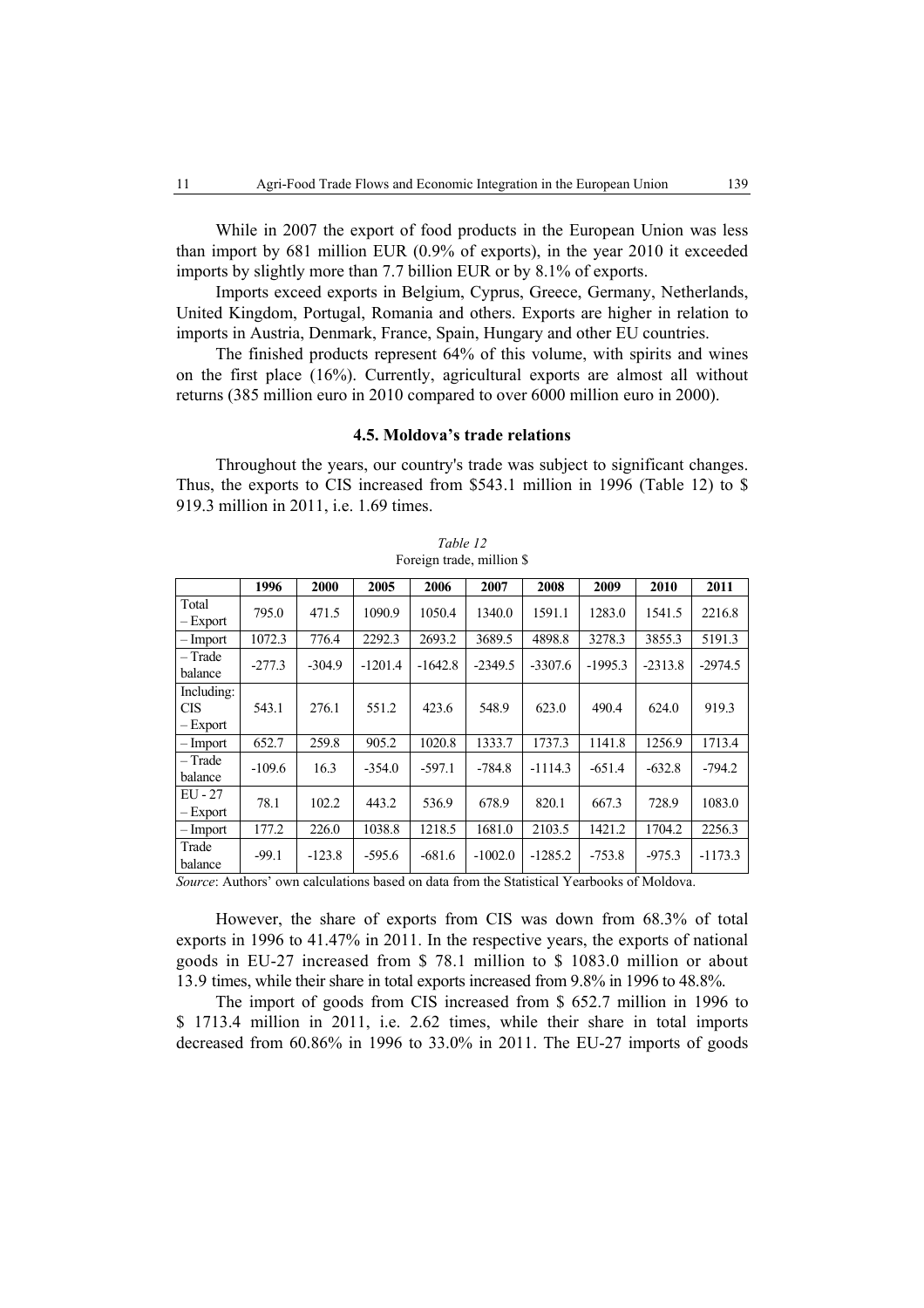from our country increased from \$ 177.2 million in 1996 to \$ 2256.3 million in 2011 or 12.7 times, while their share in total imports increased from 16.5% in 1996 to 43.5% in 2011.

Of great interest for us is the geography of trade with agricultural products. The amount of fruit and vegetables exported to CIS countries increased from \$ 33.3 million in 2001 (Table 13) to \$ 146.5 million in 2011 or 4.4 times. The amount of fruit and vegetables exported to EU had a more modest increase, from \$ 24.4 million in 2001 to \$ 67.9 million in 2010 or 2.8 times. An opposite situation was noticed in imports.

|                                       | 2001           | 2005 | 2006 | 2007 | 2008 | 2009  | 2010  |  |
|---------------------------------------|----------------|------|------|------|------|-------|-------|--|
| <b>Exports</b>                        |                |      |      |      |      |       |       |  |
| Fruit and vegetables $-$ in EU states | 24.4           | 51.5 | 54.9 | 93.8 | 52.6 | 55.6  | 67.9  |  |
| $-$ in CIS countries                  | 33.3           | 53.9 | 49.2 | 72.7 | 78.2 | 112.5 | 146.5 |  |
| Vegetables, plants, roots and tubers  | 24.1           | 60.9 | 64.6 | 92.8 | 85.4 | 125.4 | 167.6 |  |
| Including: $-$ in EU states           | 16.5           | 33.5 | 38.0 | 47.0 | 36.1 | 36.8  | 49.2  |  |
| $-$ in CIS countries                  | 5.1            | 23.1 | 20.3 | 39.2 | 41.6 | 78.2  | 104.7 |  |
| Edible fruit                          | 34.1           | 46.5 | 42.3 | 79.5 | 51.4 | 50.1  | 52.3  |  |
| Including: $-$ in EU states           | 7.5            | 15.8 | 15.4 | 45.9 | 15.9 | 18.0  | 17.6  |  |
| $-$ in CIS countries                  | 25.9           | 29.5 | 26.5 | 32,8 | 34.5 | 31.4  | 33.9  |  |
|                                       | <b>Imports</b> |      |      |      |      |       |       |  |
| Fruit and vegetables $-$ in EU states | 6.2            | 17.3 | 19.1 | 27.0 | 31.0 | 34.4  | 56.2  |  |
| $-$ in CIS countries                  | 1.6            | 6.9  | 9.0  | 13.5 | 13.4 | 12.0  | 11.0  |  |
| Vegetables, plants, roots and tubers  | 5.5            | 17.7 | 20.5 | 28.7 | 29.5 | 40.3  | 58.0  |  |
| Including: $-$ in EU states           | 2.0            | 9.8  | 9.6  | 10.7 | 7.5  | 15.6  | 33.1  |  |
| $-$ in CIS countries                  | 1.2            | 1.3  | 2.3  | 3.3  | 2.6  | 1.7   | 1.6   |  |
| Edible fruit                          | 2.6            | 13.6 | 14.5 | 20.9 | 30.1 | 20.0  | 22.7  |  |
| Including: $-$ in EU states           | 1.8            | 4.9  | 6.5  | 9.6  | 12.2 | 9.2   | 9.0   |  |
| $-$ in CIS countries                  | 0.2            | 5.6  | 6.5  | 7.4  | 9.9  | 7.8   | 8.4   |  |

*Table 13*  Exports and imports of fruit and vegetables, mil USD

*Source*: Authors' calculations based on data from the Foreign Trade Statistical Yearbooks of Moldova.

The fruit and vegetables value imported from CIS countries increased from 1.6 mil \$ in 2001 to 11 mil \$ in 2010 and it is lower than the value of imports from the EU countries, which increased from 6.2 mil\$ (3.8 times more than in CIS) to 56.2 mil\$ in 2010 (5.1 times than in CIS). In fact, the increase of imports is alarming for our country. While in the year 2001 the imports of fruit and vegetables from CIS accounted for 4.8% and from the EU member states 2.5% compared to exports, in the year 2010 these accounted for 7.5% and 82.8% respectively.

While in the year 2001 the exports of edible fruit in the EU member states prevailed (68.5% of total), in the year 2010 the exports to CIS countries prevailed, with 62.5% of their total export. The edible fruit imports significantly increased from \$ 5.5 mil \$ in 2001 to 58 mil \$ in 2010, i.e. 10.5 times.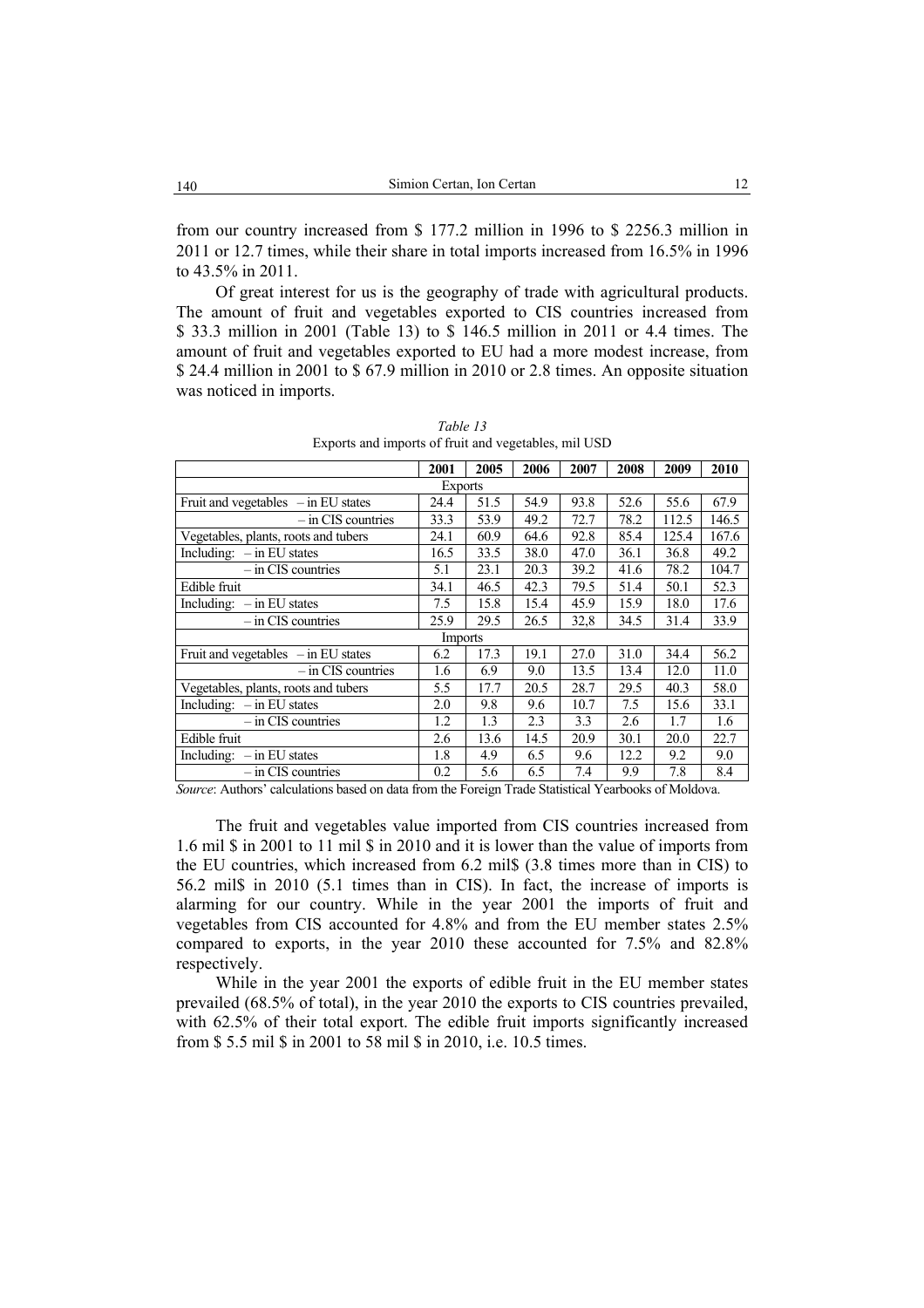The edible fruit imports from EU prevailed, which were 1.7 times in the year 2001, and 20.7 times in 2010 higher than those from CIS.

The exports of vegetables and fruit preparations for the reference years increased from 34.1 to 52.3 mil\$ or 1.5 times. Their importance increased from 2.6 to \$ 22.7 mil \$ or 8.7 times. While prepared fruit and vegetable exports are mainly oriented to the EU countries, they are imported primarily from the CIS countries.

Grapes and grape products have been and remain our country's most exported goods. The decline in the volume of harvested grapes from 82.5thousand tons in 1990 to 40.1 thousands tons in 2000 determined the diminution of their exports from 16.6 thousand tons in 1991 to 5.4 thousand tons in 1999. Those 7.3 thousand tons of grapes harvested in 2010 do not provide for the domestic demand either.

The exports of alcoholic beverages (Table 14) increased by 11.8 percent compared to 2009, amounting to USD 175.84 million (11.1 percent of total exports). Wine exports totaled 138.47 million USD, while the *divin* exports totaled 32.71 million USD. The main markets remained Russian Federation, Belarus, Ukraine and Kazakhstan, and the increase of exports to China, USA, the Czech Republic and Azerbaijan is worth mentioning.

| <b>Indicators</b>         | 2009   |             | 2010    |             | 2011           |                          |  |
|---------------------------|--------|-------------|---------|-------------|----------------|--------------------------|--|
|                           | thsdal | <b>Smil</b> | thsdal  | <b>Smil</b> | <b>Thsdal</b>  | <b>Smil</b>              |  |
| Wine and grape must       | 9633.0 | 128.70      | 12606.8 | 137.87      | 12118.1        | 132.49                   |  |
| Including in: $-UE$       | 1079.4 | 19.39       | 1122.4  | 18.32       | 1470.0         | 20.64                    |  |
| – CIS                     | 8014.0 | 103.99      | 107292  | 110.64      | 9864.1         | 100.93                   |  |
| - other countries         | 539.5  | 5.32        | 755.2   | 8.91        | 784.0          | 10.92                    |  |
| Sparkling wine, total     | 286.4  | 6.88        | 318.5   | 7.00        | 428.9          | 10.21                    |  |
| Including in: - UE        | 19.1   | 0.57        | 14.6    | 0.39        | 21.3           | 0.54                     |  |
| $-CIS$                    | 246.2  | 5.84        | 281.0   | 6.13        | 362.6          | 8.65                     |  |
| - other countries         | 21.1   | 0.47        | 22.9    | 0.47        | 45.0           | 1.02                     |  |
| Wine from grapes, total   | 9289.3 | 121.31      | 12351.2 | 130.86      | 11558.9        | 121.41                   |  |
| Including in: $-UE$       | 1060.4 | 18.82       | 1107.8  | 17.93       | 1314.5         | 19.24                    |  |
| $-CIS$                    | 7717.4 | 97.37       | 11243.4 | 104.50      | 9501.4         | 92.28                    |  |
| - other countries         | 503.5  | 4.75        | 732.3   | 8.43        | 739.0          | 9.90                     |  |
| Other grape must          | 65.3   | 0.51        | 4.8     | 0.01        | 134.2          | 0.86                     |  |
| Including in: $-$ UE      |        |             |         |             | 134.2          | 0.86                     |  |
| $-CIS$                    | 50.3   | 0.42        | 4.8     | 0.01        | $\overline{a}$ | $\overline{\phantom{0}}$ |  |
| - other countries         | 15.0   | 0.09        |         |             |                |                          |  |
| Vermouths and other wines | 8.0    | 0.12        | 37.0    | 0.59        | 21.1           | 0.40                     |  |
| Including in: $-UE$       | 2.6    | 0.03        | 3.0     | 0.03        | 3.4            | 0.04                     |  |
| $-CIS$                    | 5.4    | 0.09        | 34.0    | 0.56        | 17.1           | 0.34                     |  |
| – other countries         |        |             |         |             | 0.6            | 0.02                     |  |

*Table 14*  Exports of wine from grapes

*Source*: Foreign Trade of the Republic of Moldova, 2011.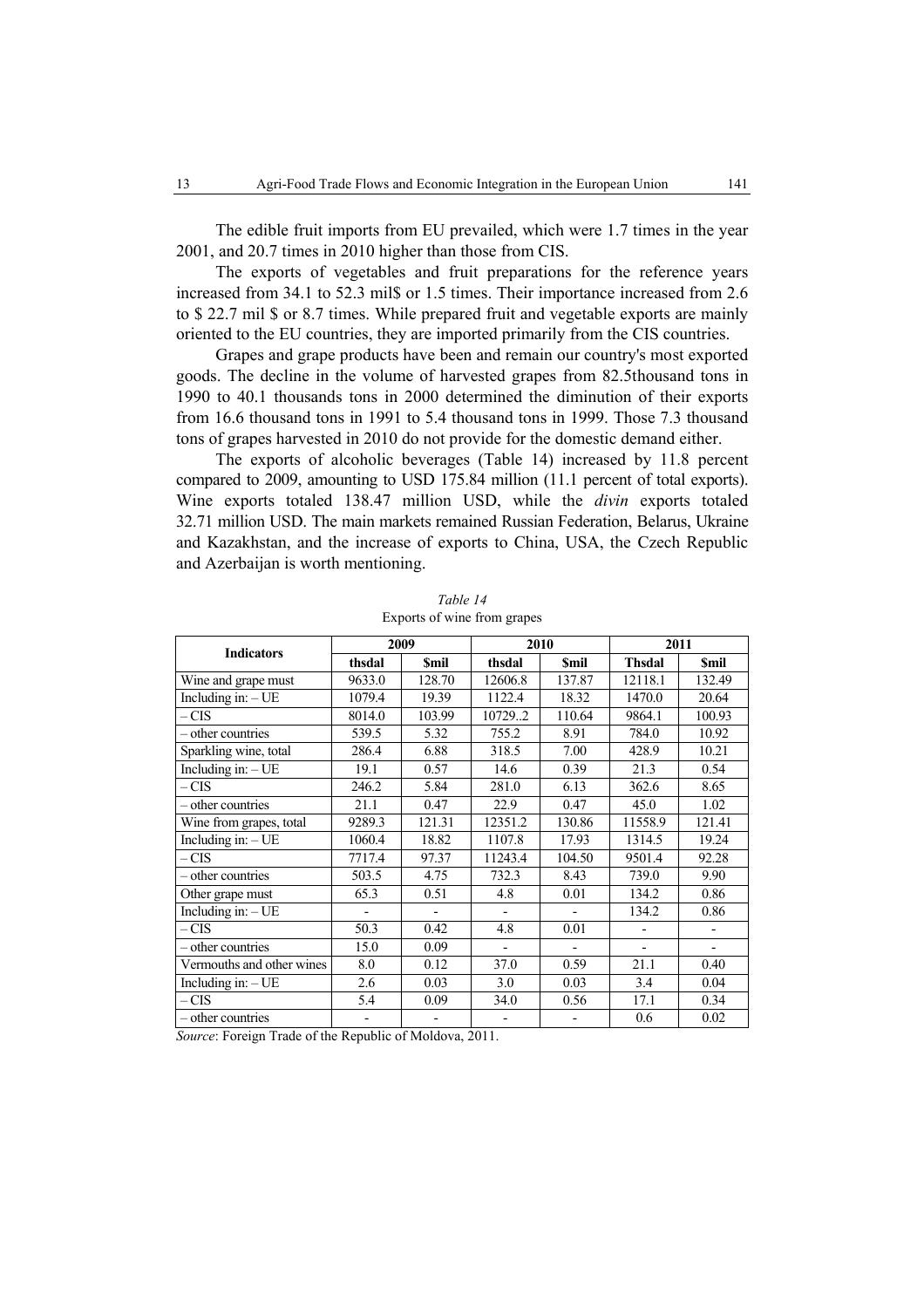The exports of wine and grape must oscillated from 9633.0 thousands dal in 2009 to 12606.8 thousand dal in 2010 and 12118.1 thousand dal in 2011. The structure of export in the case of products made from grapes was subject to significant changes, to reach 12606.8 thousand dal in 2010 and 12118.1 thousand dal in 2011. The income generated from wine and grape export in 2009 was 128.70 million USD, 137.87 million USD in 2010 and \$ 132.49 million in 2011.

Thus, the grape wine prevails in the structure of exports, which accounted for 96.4% in 2009, 98.0 in 2010 and 95.4% in 2011 of total wine exports.

Even though sparkling wine export increased from 286.4 thousand dal in 2009 to 428.9 thousand dal in 2011 or 1.5 times, it accounts for only 3.5% of total wine exports. Vermouth and other flavored wine export increased even more significantly, from 8.0 thousand dal in 2009 to 21.1 thousand dal or 2.64 times in 2011, but it accounts for only 0.001%.

The main consumer of our beverages has been and continues to be the Russian Federative Republic. In 1999, we sold more than four-fifths of wines from grapes and more than 90% of sparkling wines on its markets. In 2009, 2886.7 million dal were exported to the Russian market, accounting for only 30%, while in the year 2011 the exports to this market accounted for 20.9% of total wine exports. In the reference years, the Common Market was increasingly important for our country. Thus, the export of wine and grape must in 2009 accounted for 11.2% or 1079.4 mln dal in 2011 – 1470.0 mln dal or 12.1 percent of total exported wine and grape must.

In the last years, the import of alcoholic beverages was intensified, including those made from grapes. While in the year 2009, 47.3 thousand dal were imported, accounting for 4.9% of the wine and grape must exports (Table 15), in the year 2011 the imports increased to 273.9 thousand dal or 5.8 times, accounting for 27.4 percent of the wine exports.

| <b>Indicators</b>                | 2009                     |             | 2010     |             | 2011     |             |  |
|----------------------------------|--------------------------|-------------|----------|-------------|----------|-------------|--|
|                                  | Thou dal                 | <b>Smil</b> | Thou dal | <b>Smil</b> | Thou dal | <b>Smil</b> |  |
| Wine and grape must              | 47.3                     | 928.9       | 425.2    | 3163.3      | 273.9    | 2434.5      |  |
| Including in: $-EU$              | 3.2                      | 299.7       | 294.9    | 1806.1      | 237.1    | 2024.2      |  |
| $-CIS$                           |                          |             | 3.9      | 89.5        |          |             |  |
| – other countries                | 44.1                     | 629.2       | 126.3    | 1267.7      | 36.8     | 410.3       |  |
| Sparkling wine, total            | 2.3                      | 236.8       | 5.9      | 382.1       | 7.4      | 527.6       |  |
| Including in: $-EU$              | 2.3                      | 236.8       | 3.6      | 331.7       | 6.2      | 503.1       |  |
| - other countries                |                          |             | 2.3      | 50.4        | 1.2      | 24.5        |  |
| Wine from grapes, total          | 45.0                     | 692.1       | 419.3    | 2781.2      | 266.6    | 1906.8      |  |
| $\overline{Including}$ in: $-EU$ | 0.9                      | 62.9        | 291.3    | 1474.4      | 230.9    | 1521.0      |  |
| – CIS                            | $\overline{\phantom{0}}$ | -           | 3.9      | 89.5        |          |             |  |
| – other countries                | 44.1                     | 629.2       | 124.0    | 1217.3      | 35.6     | 385.8       |  |
| Vermouths and other wines        | 6.7                      | 189.9       | 10.0     | 335.3       | 12.7     | 482.7       |  |
| Including in: $-EU$              | 6.6                      | 188.4       | 9.6      | 325.9       | 12.7     | 482.7       |  |
| $-CIS$                           |                          |             | 0.4      | 9.4         |          |             |  |
| – other countries                | 0.1                      | 1.5         |          |             |          |             |  |

*Table 15*  Imports of wine from grapes

*Source*: Foreign Trade of the Republic of Moldova, 2011.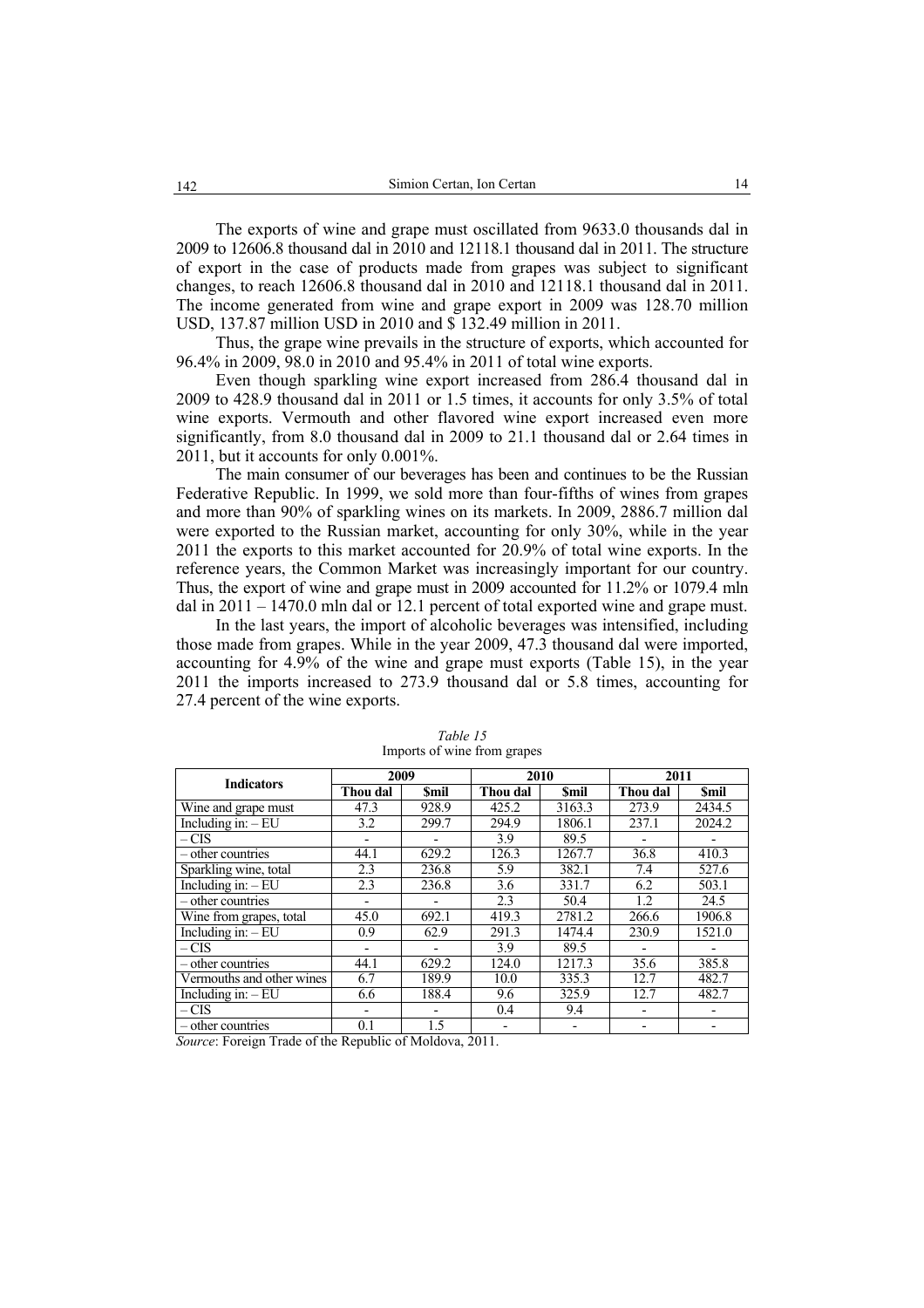The imports of wine from grapes firmly prevailed, accounting for 95.3% in 2009, 98.6% in 2010 and 97.3% of total imported wine. While in the year 2009 most imports (93.3%) came from countries that do not belong to either CIS or EU, in 2010 (68.5%) and in 2011 (84.3%) of all imported wines came from the EU member states.

Analyzing the causes that generated the alarming situation in this segment of the national economy, references are are made to the negative effects of the agricultural reform and/or low winter temperatures or other natural disasters on vineyards.

Definitely, this is an indisputable truth, but not the only one. There are factors preferred not to be remembered, such as the decision on the so-called "battle with alcoholism" adopted in 1985 by the Communists, or the prohibition of wine from our country on the Russian Federation market by the authorities of this state, which is also happening this year.

One of the factors that determine the spatial orientation of trade is the price, which has to provide the balance of the consumers and producers' interests. The vine and wine segment develops normally if the production price exceeds the production cost.

In the last years, a dangerous tendency in the ratio of costs to selling price was noticed on the domestic market. The selling price to cost ratio increased in the period 1995–2000 to reach 1.5 to 1 by the end of this period, it was 1.3 to 1 in 2005, to reach 0.97 to 1 in the year 2010. Obviously, this cost to price ratio cannot provide profitability to producers. It can even bring about losses and bankruptcy to producers.

The price on the foreign market is influenced by the developments taking place in the country to which the vine products are sold. The price of an exported decalitre of wine and grape must (Table 16) was down from 13.36 USD in 2009 to 10.95 USD in 2011.

| <b>Indicators</b>         | 2009          |        |        | 2010   | 2011   |        |  |
|---------------------------|---------------|--------|--------|--------|--------|--------|--|
|                           | <b>Export</b> | import | export | import | export | import |  |
| Wine and grape must       | 13.36         | 19.65  | 10.94  | 7.44   | 10.95  | 8.89   |  |
| Including in: $-UE$       | 17.95         | 9.39   | 16.36  | 6.12   | 14.04  | 8.54   |  |
| $-CIS$                    | 12.98         |        | 10.31  | 2.28   | 10.23  |        |  |
| – other countries         | 9.85          | 14.20  | 11.80  | 10.04  | 14.00  | 11.15  |  |
| Sparkling wine, total     | 24.57         | 10.12  | 21.87  | 6.46   | 23.74  | 7.15   |  |
| Wine from grapes, total   | 13.06         | 15.36  | 10.59  | 6.63   | 10.50  | 7.38   |  |
| Other grape must          | 7.84          |        | 2.08   |        | 6.61   |        |  |
| Vermouths and other wines | 15.00         | 28.55  | 15.94  | 33.66  | 19.04  | 37.85  |  |

*Table 16*  The price of an exported and imported dal of grape wine, USD

*Source*: Authors' calculations based on selected information from the Foreign Trade of Moldova, 2011.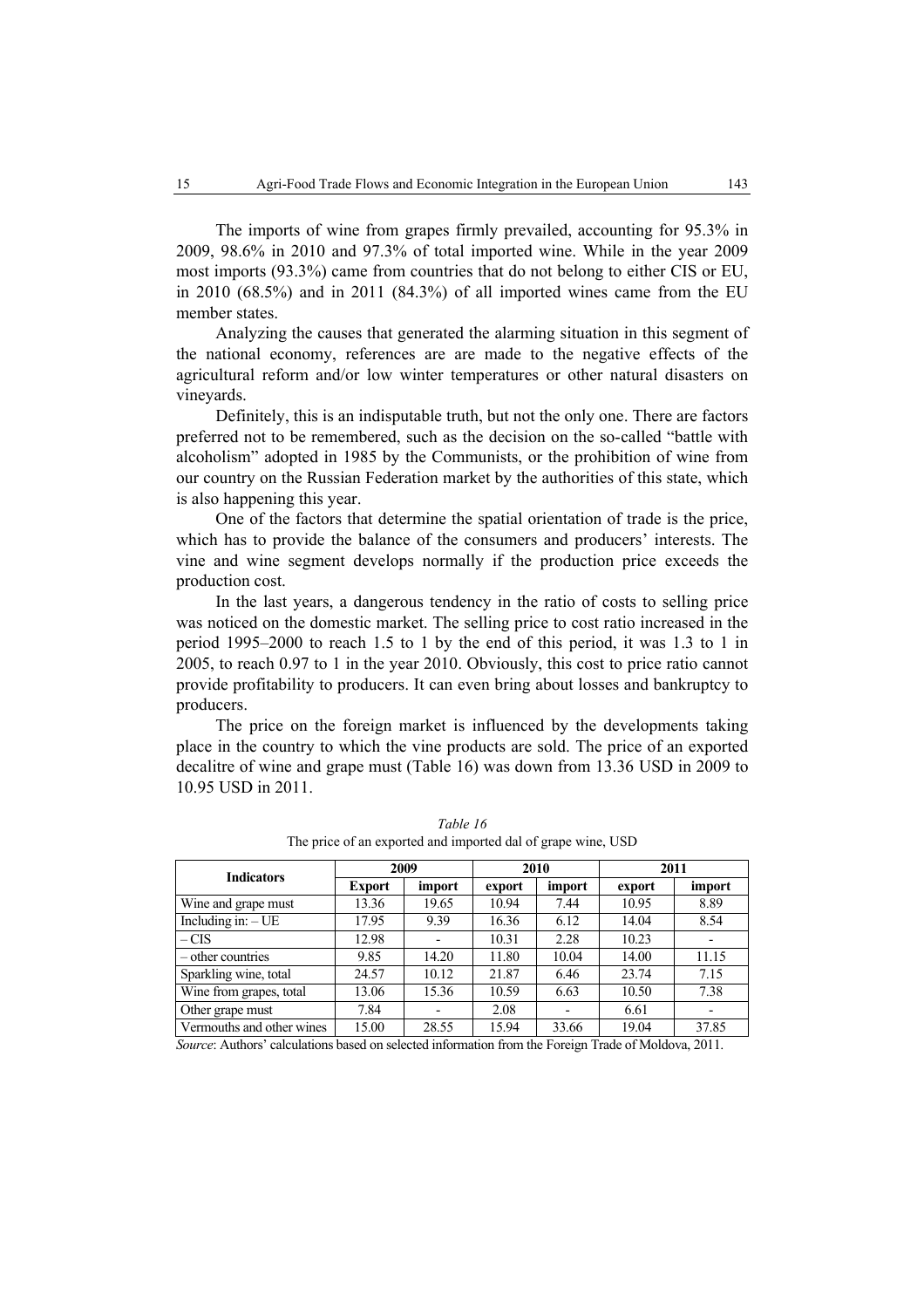The price of a decalitre of wine exported to the European Union decreased from 17.95 USD in 2009 to 14.04 USD in 2011, or by 21.8%, and to CIS from 12.98 USD to 10.23 USD or by 21.2%. But the price of a decalitre of wine and grape must exported to the EU member states in 2009 was higher than that exported to the CIS countries, i.e. 38.3% and 37.24% respectively in 2011.

Thus, for our country, the EU market is more advantageous than the CIS market.

In order to ensure both the domestic and foreign market with food products it is necessary to obtain a stable and reliable production. Some of the important instruments that regulate the activity of farmers are taxes and fees in the first place.

In our country's agriculture income tax and land tax are applied, which fulfil regulatory and stimulating functions for the producer's activity. Definitely, the income tax decreased from 17853 thousand lei in 2006 to 1080 thousand lei in 2009. Land tax, which is equivalent to 1.5 lei per grade-hectare of agricultural land, regardless of income level, slightly decreased in the reference years.

The excise taxes and value added tax are of particular importance, which influence both the farmers'activity and the formation of revenues in the budget and extra-budgetary funds. In the structure of the taxation system of agricultural enterprises, the value added tax is on the first position, with 44% in 2006 and 59% in 2009, with an increasing tendency from 265.6 mil lei in 2006 to 435.8 mil lei in 2009.

The fiscal presure on agriculture slightly increased from 14.4% in 2006 to 15.67% in the sales revenue in 2009. The share of agriculture contribution to the state budget is higher than the share of this sector in GDP, which reveals a relatively high tax pressure, obviously hampering the development of this very important segment of the national economy.

The situation in our country's agriculture is significantly influenced by grants, compensations and subsidies from the national budget, which increased from 76740 thousand lei in 2005 to 413354 thousand lei in 2009, i.e. 5.4 times.

The current system of subsidizing Moldovan agriculture, which can be characterized by the diminution / in actual value / of cash allocations and non-cash ad-hoc support, targets only short-term objectives and does not reflect the general objective to intensify agricultural development by correcting the market deficiencies.

Therefore, according to the authors' opinion, it is regrettable that in 2009 only 2.3% of total support was intended to offset expenses for planting perennial crops.

According to the State Budget Law for the year 2012, 775967.8 thousand lei are provided for the development of agriculture, representing 3.5% of total expenditures provided in the national budget. From the sum allocated to the development of agriculture, 40617.6 thousand lei (5.2%) are special means and 112561.2 thousand lei (14.5%) refer to projects financed from external sources.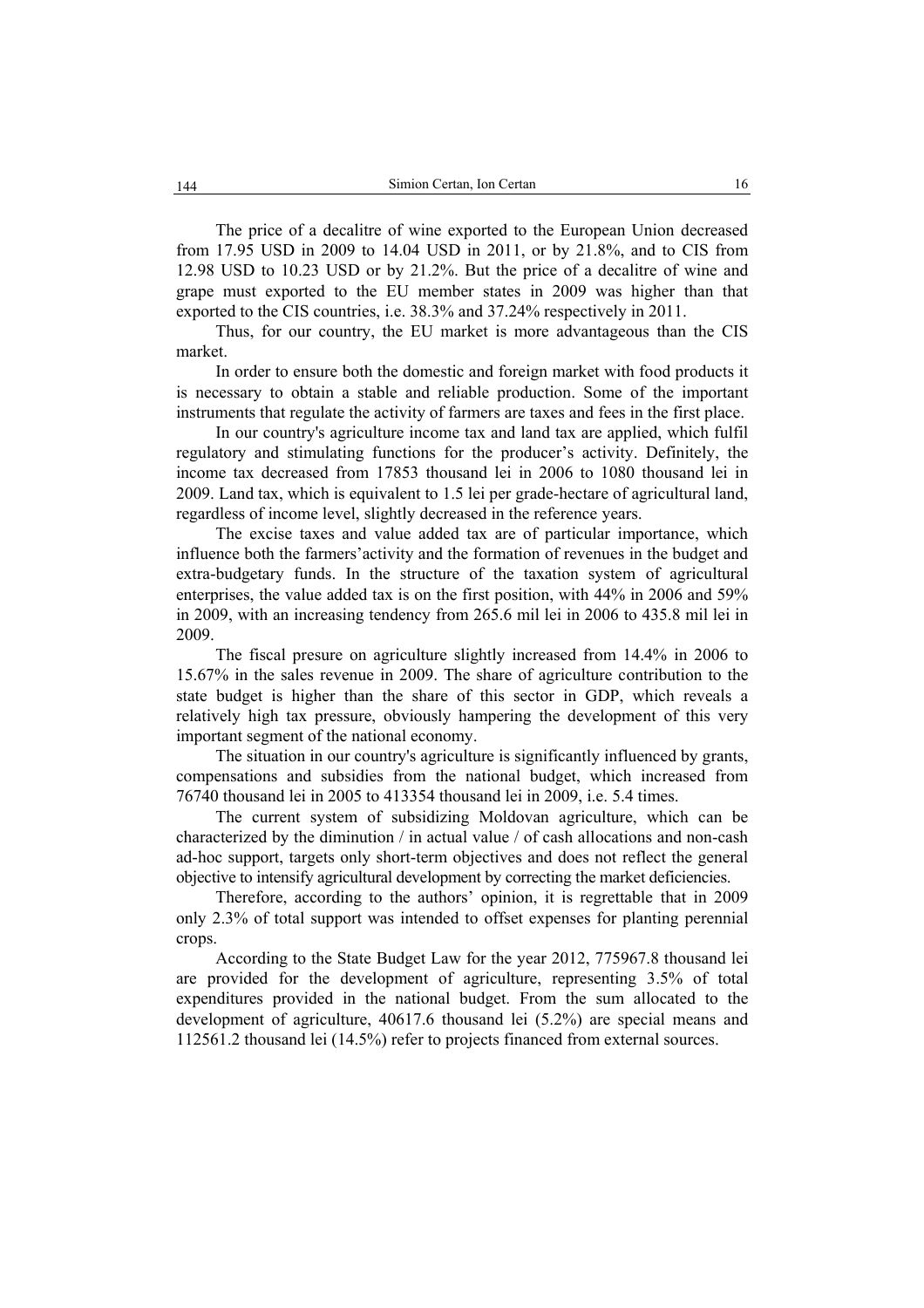The allocated amounts from the public budget for agricultural subsidies in our country do not cover the demand. In addition, the mechanisms of subsidy distribution to beneficiaries do not ensure equity, and the resources intended for subsidizing are not efficiently used either.

## **CONCLUSIONS AND RECOMMENDATIONS**

Following the study, we can draw the following conclusions:

1. The domestic demand, including food products, is limited by the number of consumers and their purchasing power, which obliges us to export.

2. The exports of agri-food products are on the rise while their share in total exports has a clear decreasing tendency.

3. The imports of agri-food products are increasing and the coverage of agrifood imports by exports is decreasing at a fast rate.

4. The enforcement mechanisms and levers used both on the domestic market and in the export and import of agri-food products are not efficient enough.

In order to change the situation on the market of agri-food products in our country we consider it appropriate:

1. To adjust our country's agricultural sector to the EU market demand.

2. To adapt the mechanisms and levers applied on the agri-food market of our country to the requirements of the EU Common Agricultural Market as follows:

- to apply the "guaranteed price" which covers product costs and provides the necessary profit to farmers to renew the agricultural activities. When the quantity of agricultural products determines the price collapse on the market, the public authorities purchase (buy) from the agricultural producers the surplus of products at a guaranteed price for storage and/or processing and puts them up to sale when the market conditions are favourable;
- to apply reduced VAT rates on water supply and other agricultural products consumed in our country's agriculture as well as to the basic food products; 3.In order to optimize national agriculture subsidies:
- 

• to stimulate the export of food products through preferential exchange rate. Each euro obtained from export is exchanged at a rate increased by 1-2 lei in relation to the existing one;

- to waive the *ex ante* support / before obtaining the production / and *ex post* state intervention / after the production was obtained / the *ex post* support can be provided through two mechanisms:
	- the state subsidizes a part of the market price covering production costs;
	- the state subsidizes the production sold on the market and especially on the foreign markets;
	- the state purchases the production at the negotiated price that is higher than the cost.